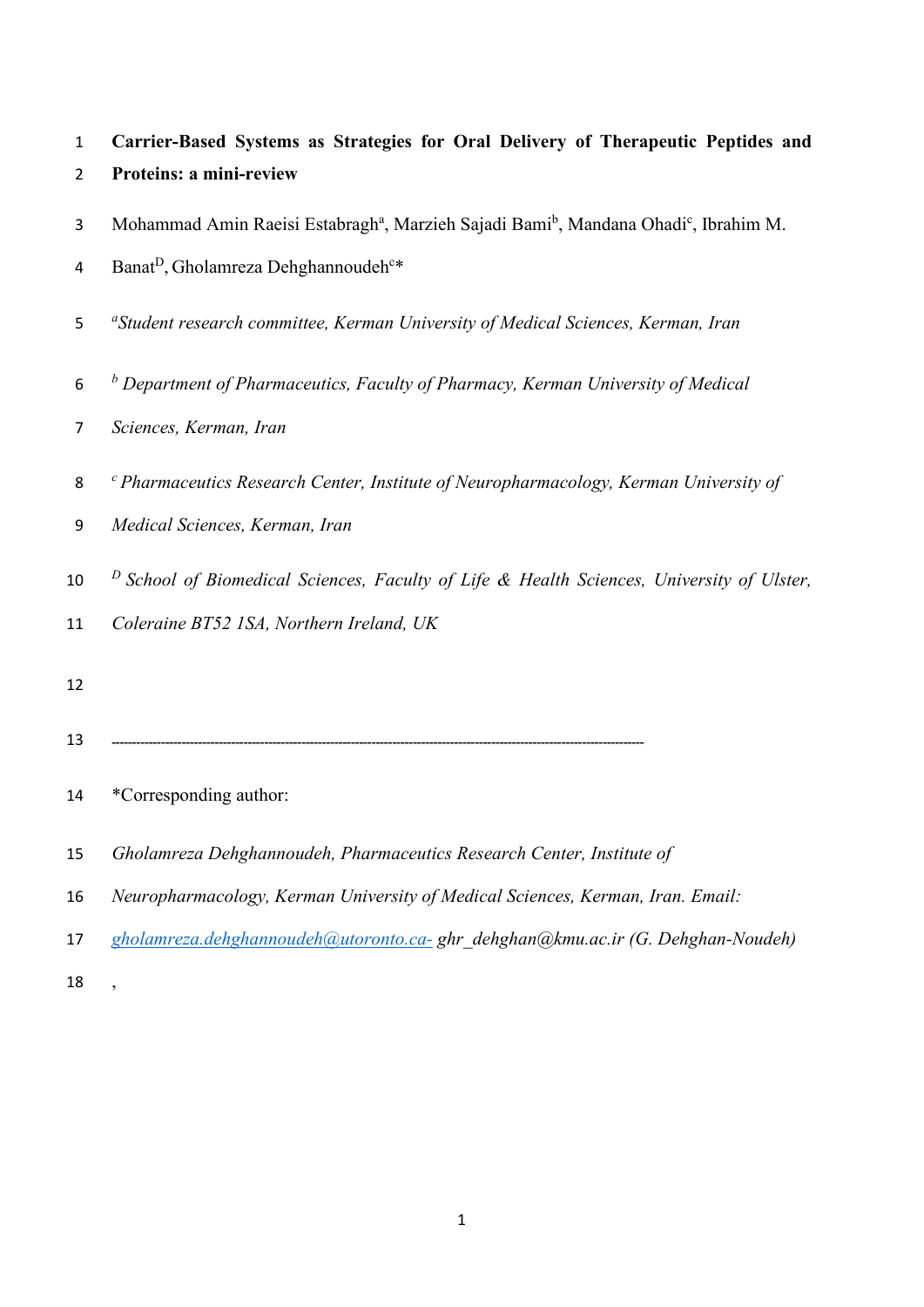#### **Abstract**

 Peptides and proteins play an essential role in biological systems and the human body. Deficiency or dysfunction of peptides and proteins such as insulin can lead to various illnesses. The therapeutic use of peptides and proteins in some illnesses such as diabetes, cardiovascular disease, autoimmunity, and cancer, among others, is highly considered. Peptides and proteins have large molecular structures and are generally hydrophilic, and maintaining their spatial composition or tertiary configurations are necessary for their pharmacological activities. Maintaining the stability of the protein structure and composition is therefore very important and necessary to maintain functionality. There are different routes for peptides and proteins administration such as injection (subcutaneous, intravenous, and intramuscular), oral, nasal, pulmonary, rectal, and ocular routes. The oral administration route is better accepted by the patient due to safety and ease of use. However, oral administration often is unsuitable because of the physicochemical properties and macromolecular structure of proteins and the presence of gastrointestinal (GI) enzymes under an acidic environment within the stomach. Proteins and peptides undergo enzymatic degradation, tertiary structural alteration, and low absorption. This necessitates the need to use alternative oral drug delivery systems for peptides and proteins that maintain their overall structure and enhances their absorption and bioavailability. In this article, we review carrier-based oral drug delivery systems that were suitable for peptides and proteins.

Keywords: Peptides and proteins; Oral delivery; Carrier-based; Bioavailability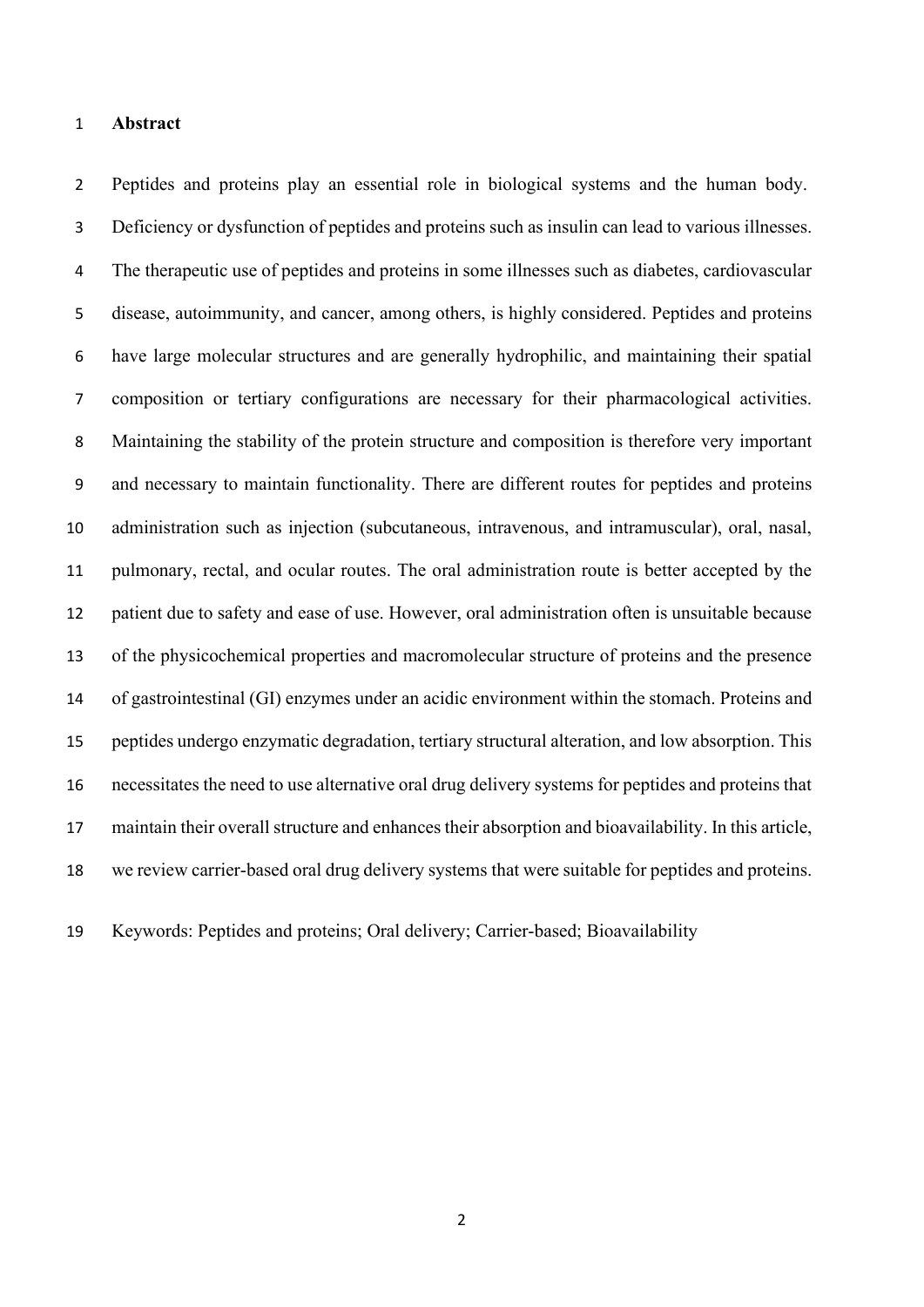#### **1. Introduction**

 Peptides and proteins have many functions, including acting as receptors, functioning as transporters, controlling gene expression, and facilitating intracellular and extracellular reactions, all of which play broad and varied roles in living organisms (Doostmohammadi et al. 2019; Leader et al. 2008). They are generally proposed as significant contributors to the production of new therapeutic agents for several human diseases such as diabetes, cardiovascular disorders, autoimmunity diseases, cancers, among many others (Liu et al. 2018; Tan et al. 2010). Recombinant peptides and proteins, therapeutic synthetic peptides, and over 1000 proteins and peptides have been frequently used therapeutically and in clinical trials (Leader et al. 2008). Some biopharmaceuticals, including recombinant therapeutic proteins, monoclonal and polyclonal antibodies, enzymes, and peptides, were reported among the top 10 pharmaceutical products market (Sengupta and Kulkarni 2013). At present, the peptides and proteins-based drug market are estimated to be worth >\$40 billion annually, representing about ten percent of the ethical pharmaceutical market. This sales volume has been steadily increasing faster than other pharmaceutical products, and success rates are now twice that of small molecule drugs available for the marketing of biologics (Sachdeva 2017). There are many administration routes for peptides and proteins based drugs, and due to higher safety and better compliance, significant attention has been devoted to developing the oral administration route (Liu et al. 2018). However, peptides and proteins face mounting challenges during oral delivery as they are hydrophilic substances that cannot transfer through the lipophilic cell membrane. 21 They also are macromolecules that typically have a molecular size > 500 Da, minimizing their paracellular transmission across tight junctions. Besides, their absorption rate and half-life in the body is severely reduced in the GI tract due to enzymatic degradation and denaturation in the highly acidic environment. This makes it challenging to deliver them through oral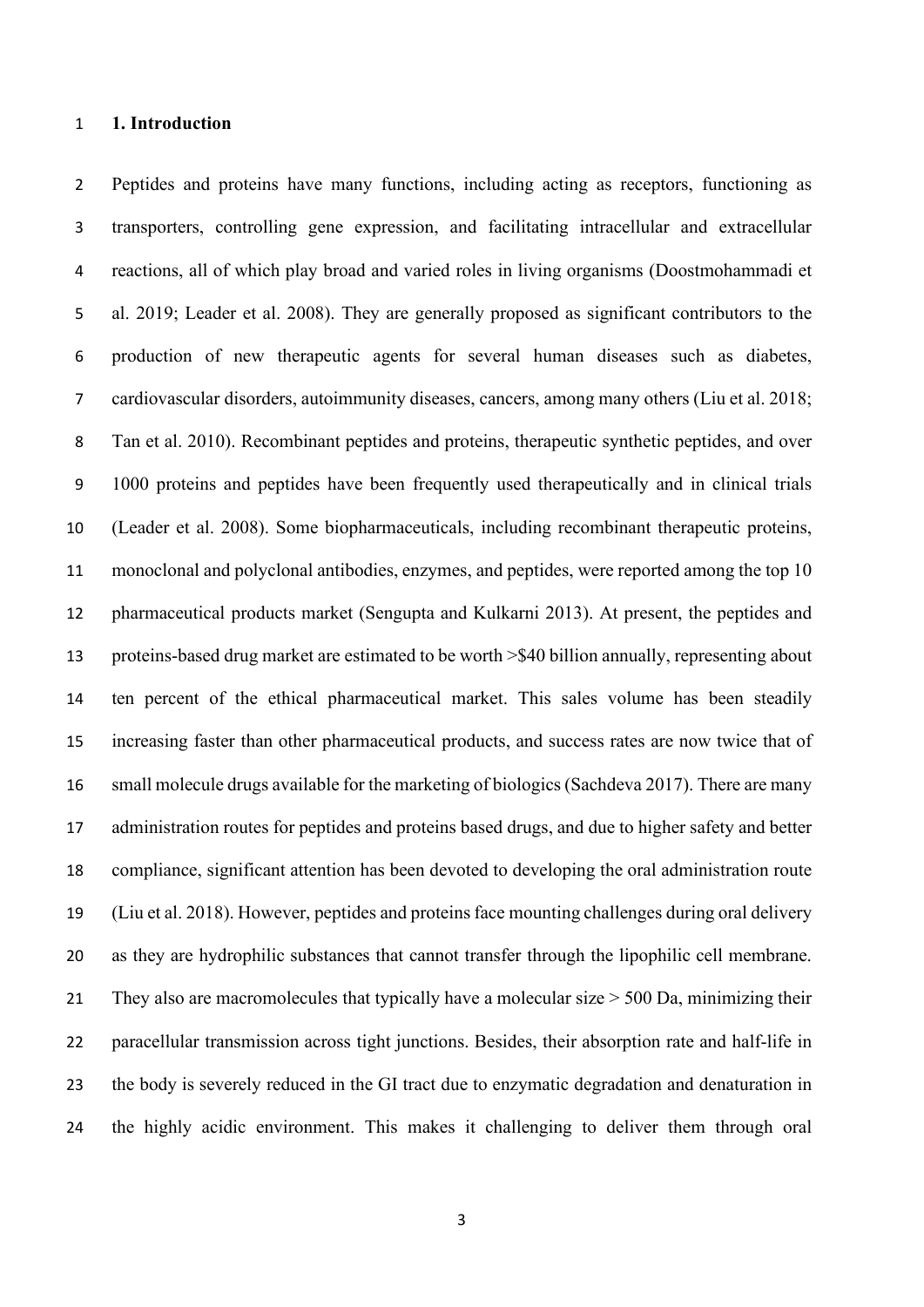administration and creates the need to use some novel delivery system (Liu et al. 2018; Mahajan et al. 2014).

 A successful peptides and protein delivery system should be able to preserve the protein activity at the highest level and have characteristics such as high entrapment and drug loading capacity, good stability, and constitutes a simple and repeatable preparation process (Zhu et al. 2016). Some carrier-based delivery systems such as Nanoparticle, Nanoemulsion, and Lipid bilayer vesicles have been developed recently. In this review, we focus on several proteins and peptides suitable oral delivery systems and strategies.

# **2. Therapeutic peptides and proteins**

 Peptides and proteins affect many biological processes, functioning at specific sites as endocrine or paracrine signals and others as neurotransmitters or growth factors. They are very specific in action compared to smaller molecules when used as a potential drug (Uhlig et al. 2014). Some peptides and proteins have a pharmacological effect and are used as a drug in the treatment of some diseases such as cancer, cardiovascular disease, diabetes, multiple sclerosis, and rheumatoid arthritis (Burmester and Pope 2017; Ciplea et al. 2020; Kurrikoff et al. 2019; Recio et al. 2017; Sanchez et al. 2016; Shen et al. 2019). They also have antioxidant, 17 antimicrobial, and anti-inflammatory effects (Cicero et al. 2017). The approval rate of protein and peptide related drugs has increased substantially since the approval of recombinant human insulin (Humulin®) in 1982 (Walsh 2000). In 2014, the total number of approved biopharmaceutical products in the United States and the European Union grew by 246, and global sales of biopharmaceutical medicines reached \$445 billion in 2019 (Sengupta and Kulkarni 2013). However, some challenges still exist in peptides and proteins administration, including lower stability of protein-based drug product, degradation and aggregation of proteins, low absorption and bioavailability, degradation by enzyme and acid in GI track, and short half-life, which makes it necessary to repeat administrations to achieve the desired effects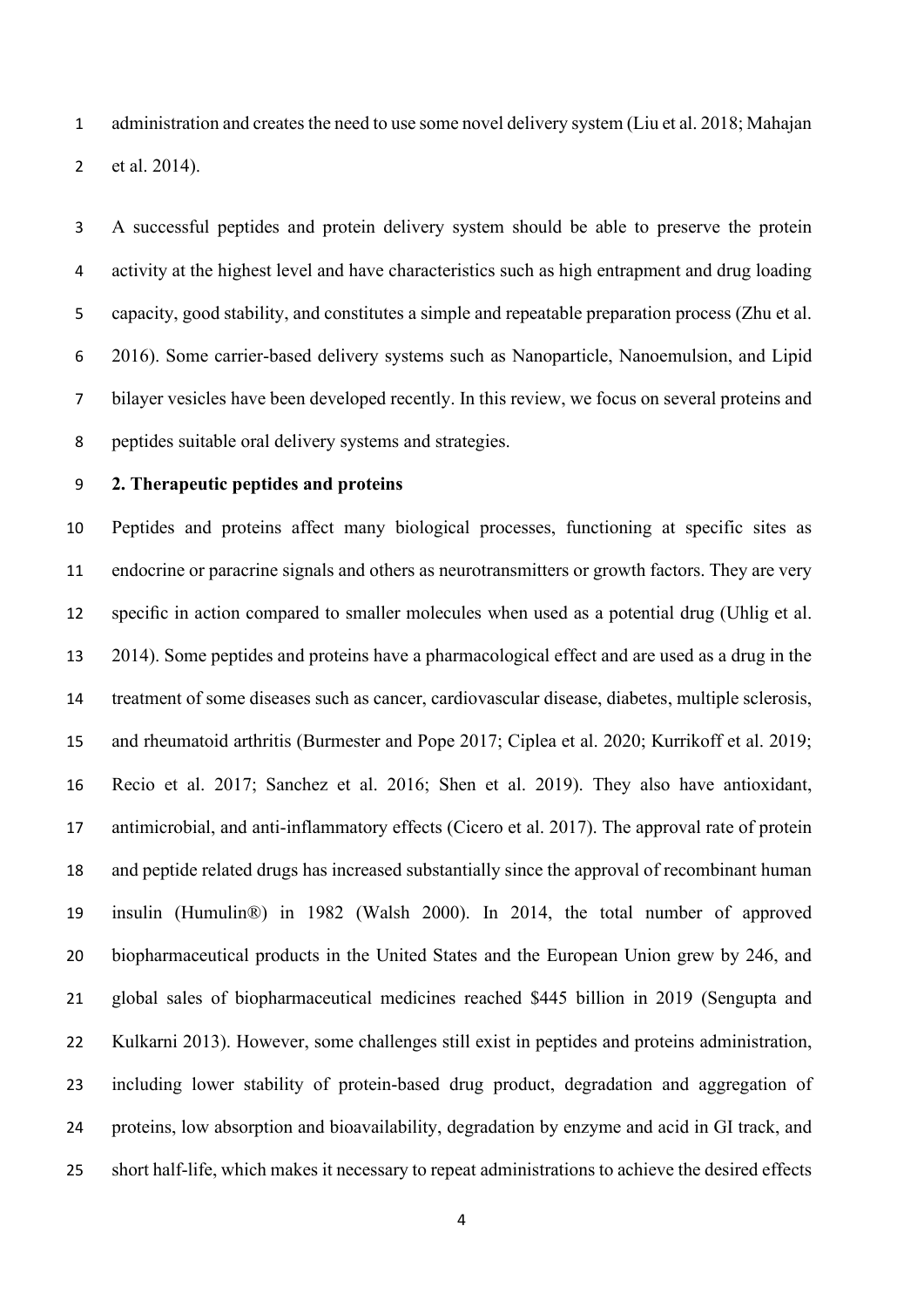(Ibraheem et al. 2014; Wang and Ohtake 2019). Some methods and delivery systems have been developed to optimize the physicochemical properties of proteins, protect them and deliver them to their targets within the biological systems (Ibraheem et al. 2014).

#### **3. Common peptides and proteins delivery routes**

 Therapeutic peptides and proteins were typically delivered by different administration routes that showed in figure 1, such as subcutaneous, intravenous, and intramuscular injections, oral, nasal, pulmonary, rectal, and ocular routes (Gedawy et al. 2018; Ibraheem et al. 2014). Administration of peptides and protein by injection routes can often cause some problems like pain. Also, therapeutic peptides and proteins are quickly eliminated from the blood flow, which makes it necessary to repeated doses of drugs, thus poorly tolerated by some patients (Allahyari and Javadzadeh 2019; Cacciatore et al. 2016; Ibraheem et al. 2014). For patients, injection routes are painful, and they are often costly and can cause harmful and unwanted adverse effects. As a result, studies have concentrated their attention on developing more effective, safer, and simpler alternative routes for their delivery, leading to the development of non- invasive protein drug delivery systems (Allahyari and Javadzadeh 2019; Ibraheem et al. 2014; Zaric et al. 2019). For both local and systemic effects, nasal peptides and protein delivery can be used. However, it is usually limited because of the physical barrier of the nasal epithelium, rapid mucociliary clearance, and a limited number of drugs administered via this route (Chen et al. 2018; Wei et al. 2020). The rectal route can also be used for local and systemic therapy but is still limited because of some disadvantages such as low peptides and protein absorption through the rectal epithelium and overall low bioavailability (Ibraheem et al. 2014). There are many benefits to the ocular route of protein delivery as it is simpler and quicker than conventional injection routes. The ocular administration of protein drugs protects them by avoiding the first-pass metabolism. First-pass metabolism is one cause of low bioavailability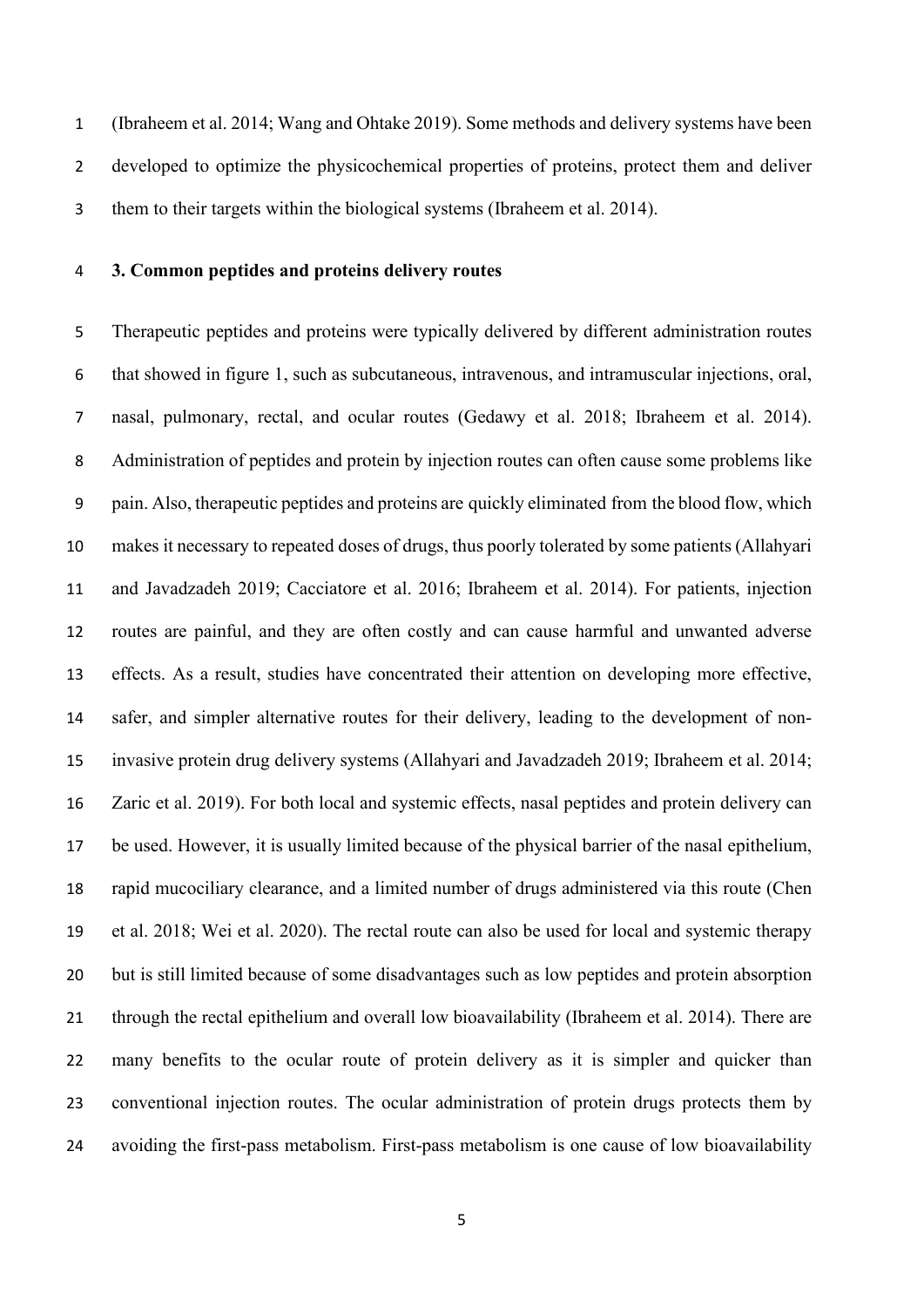of peptides and proteins when administered by the oral route (Allahyari and Javadzadeh 2019; Cao et al. 2019; Gedawy et al. 2018; Ibraheem et al. 2014; Mandal et al. 2018). However, some reasons limit ocular peptides and protein administration, including poor bioavailability due to low permeability of peptides and protein through eye membrane and enzymes in the ocular tissue. The ocular route, therefore, is not the optimal route for systemic peptides and protein delivery (Allahyari and Javadzadeh 2019; Mandal et al. 2018). Although oral bioavailability of protein drugs is limited, the oral administration of protein remains an interesting and attractive alternative to conventional parenteral protein delivery, as it is a painless and much easier administration route (Allahyari and Javadzadeh 2019; Cao et al. 2019; Gedawy et al. 2018). The design of oral delivery system, which can protect the peptides and proteins, improving their absorption and bioavailability without interfering or interacting with its biological activity, has become attractive and impotent in protein-based delivery systems strategy.



 Figure 1. Therapeutic peptides and proteins administration routes and schematically carrier-based system that used in oral delivery.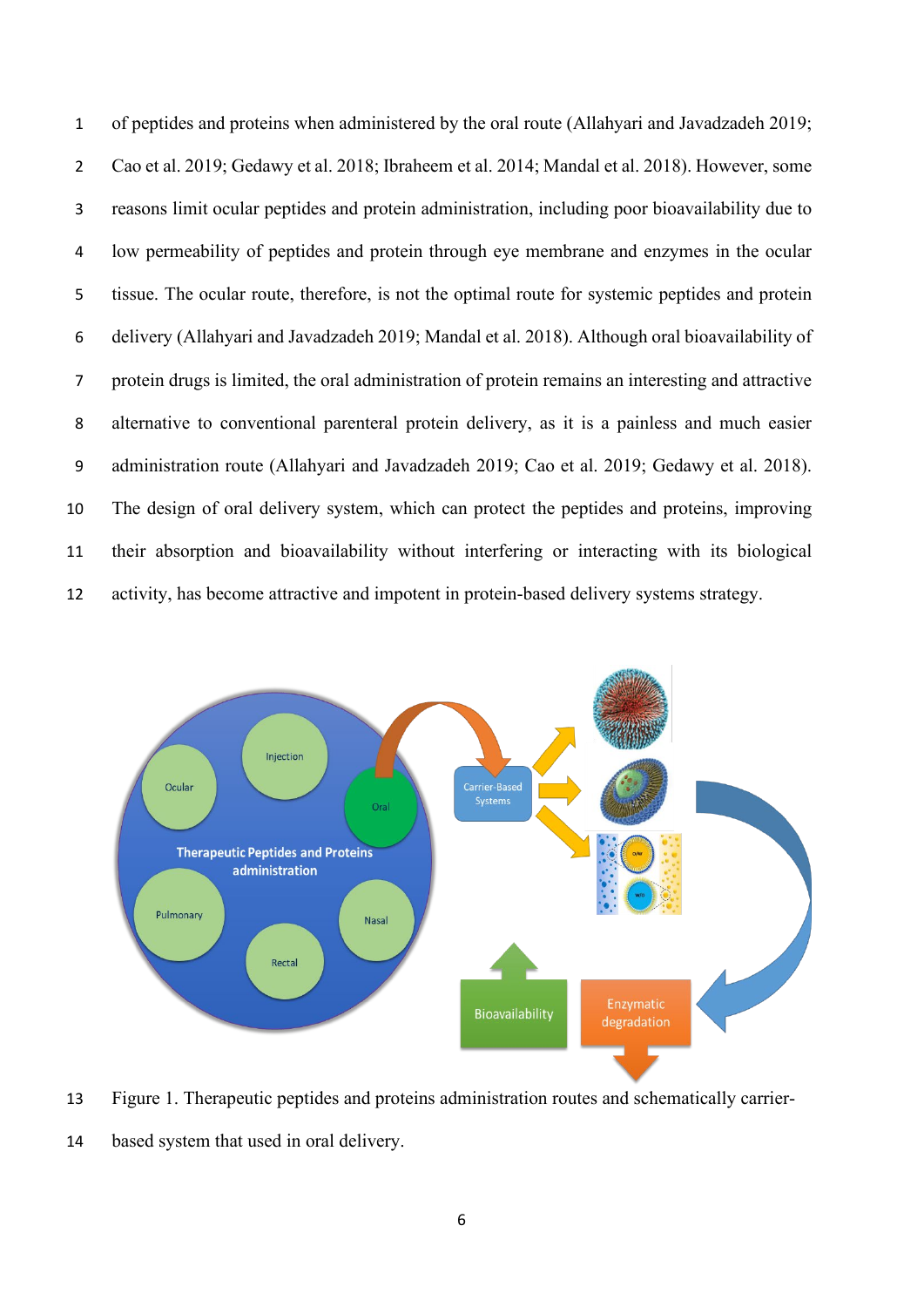#### **4. Oral protein delivery system**

2 The oral route has attracted the most attention among the different administration routes due to its specific benefits, including controllable delivery, ease of use, feasibility for solid product, and better patient compliance (Cao et al. 2019; Liu et al. 2018). Protein stability is also one of the significant challenges facing a product's successful entry into the oral delivery systems market. The drug delivery system that protects peptides and protein against intestinal degradation and can increase intestinal permeability is valuable to enhance their oral bioavailability and overall activity (Rao et al. 2008). To enhance the stability and bioavailability of therapeutic peptides and proteins, many studies have focused on the use of carrier-based delivery systems such as Nanoparticles, Nanoemulsion and Lipid bilayer vesicles that schematically showed in figure 1. (Al-Remawi et al. 2017; Cao et al. 2019; Gedawy et al. 2018; Lee et al. 2019; Liu et al. 2018; Shalaby and El-Refaie 2018).

# **5. Nanoparticle carrier-based delivery system**

 The main objectives in such a system often are to monitor particle size and surface properties in the design of nanoparticles as a delivery system (Jahanshahi et al. 2005). To achieve the site- specific action of the drug at the therapeutically optimal rate, the release kinetics of the drug, and dose regimens are critical (Soppimath et al. 2001).

Some advantages of using nanoparticles as a method for drug delivery are:

- 19  $\checkmark$  Surface morphology, size and properties of nanoparticles can be easily manipulated to obtain both active and passive compounds targeting the administration routes.
- $\checkmark$  Nanoparticles can control drug's release during transport and at the target of the drug, altering the delivery of the drug by the organ and subsequent clearance of the drug to improve its therapeutic effectiveness and minimize any adverse effects.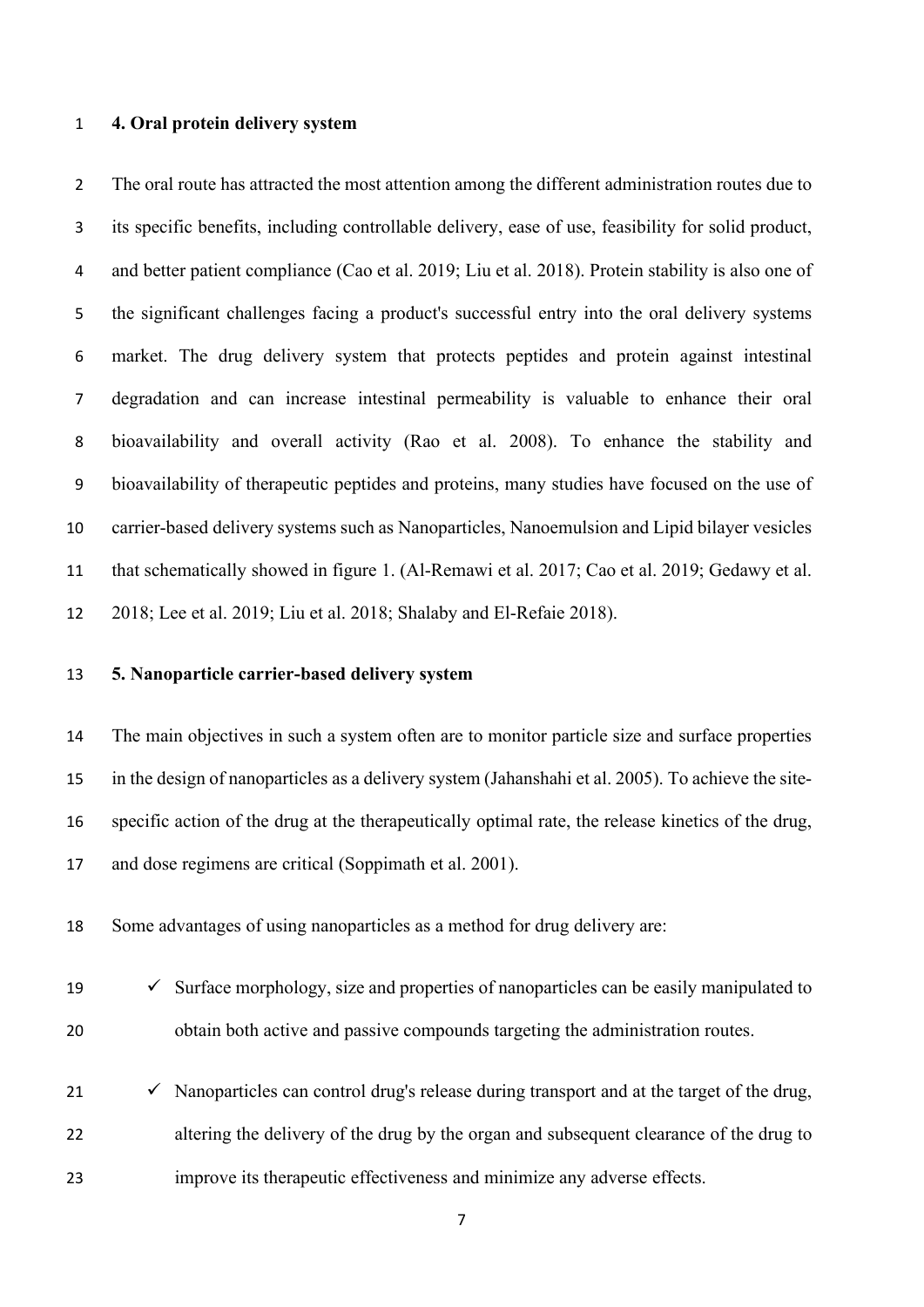$1 \times$  The drug delivery system may be used for several administration routes, including oral, parenteral, nasal, and intraocular. (Mohanraj and Chen 2006).

 Drug delivery efficiency is directly related to particle size because particle size can increase bioavailability and allow more effective direct intracellular delivery (Galindo-Rodriguez et al. 2005). Some studies have found that the amount of nanoparticles crossing the intestinal epithelium is greater than the number of microspheres and that the transport includes not only epithelial M cells but also normal enterocytes (Jung et al. 2000). Nanoparticles allow peptides and protein drugs to cross through the cell membrane, bind, and encapsulate within a matrix that protects them against enzymatic and hydrolytic destruction (Mohanraj and Chen 2006). Tian et al. (2018), developed a core-shell nanoparticle vehicle as oral insulin delivery that combines the ability to penetrate mucus, enhanced gastrointestinal retention and transepithelial transport properties to improve bioavailability. Chitosan modified with N-(2-hydroxy)-propyl- 3-trimethylammonium chloride was used to prepare nanoparticles due to its positive charge structure of the quaternary amine groups, independent of environmental conditions. The surface of nanoparticles was coated with polyanionic thiolated hyaluronic acid. The average size was 75 to 200 nm and the polydispersity index (PDI) varied from 0.23 to 0.40. Cumulative drug release from modified nanoparticles at pH 7.4 by 24 h was 74.2%. This strategy showed improved intestinal retention, increased ability to mucus penetration, and transepithelial transportation (Tian et al. 2018). Xu et al. (2018) used solid lipid nanoparticles for the oral delivery of insulin. Nanoparticles consisted of a solid-lipid shell and an aqueous core loaded with hemagglutinin-2 peptide and insulin, respectively. Size, PDI, and encapsulation efficacy of insulin nanoparticles were 171.2 nm, 0.23 and 97.93%, respectively. Approximately 40% of encapsulated insulin was released from the nanoparticles within 2 h. To increase serum insulin concentration and produce an excellent hypoglycemic response, the nanoparticle formulation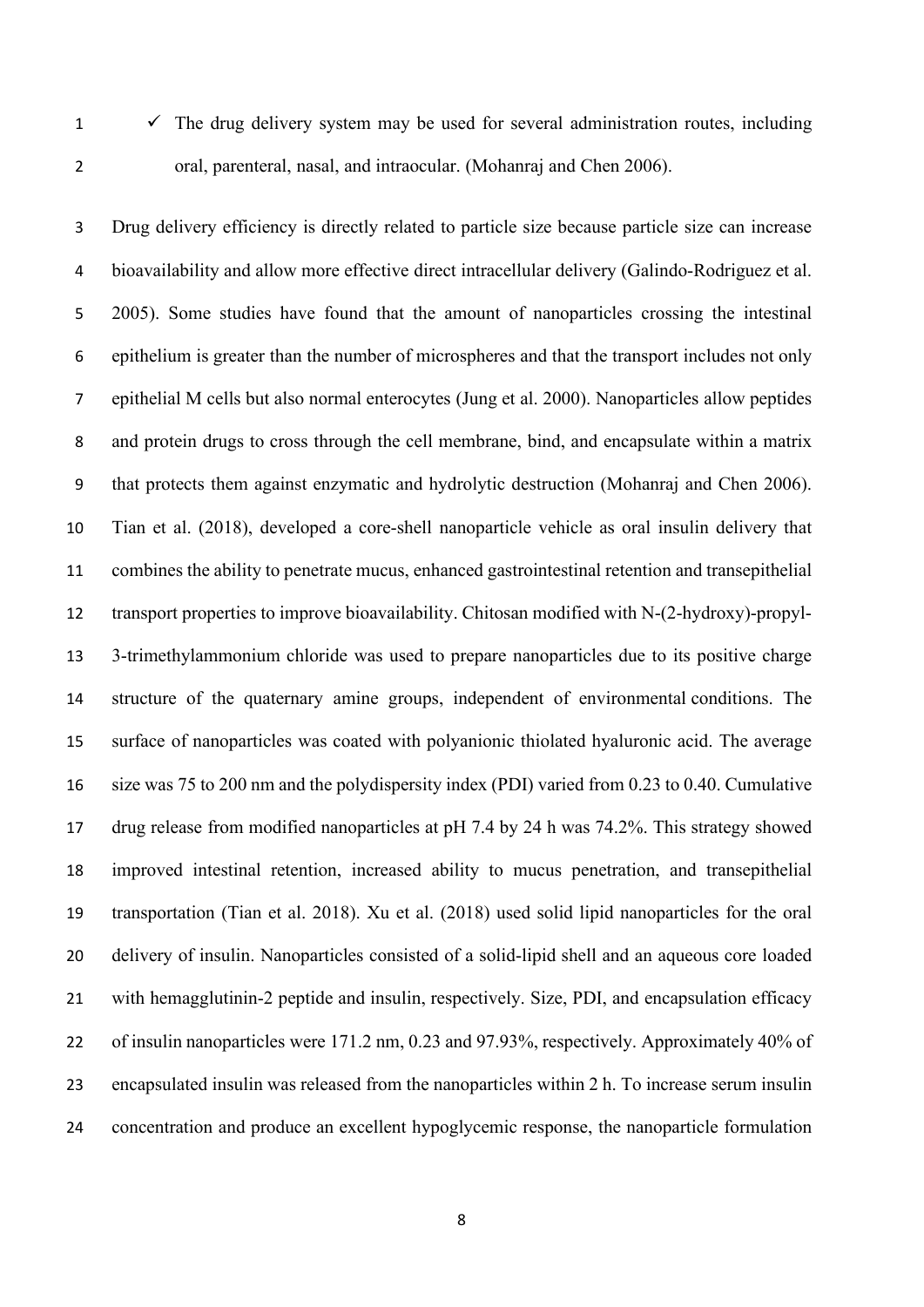was quite effective (Xu et al. 2018b). Some recent studies about fabrication the oral delivery system for peptides and proteins are reported in Table.1

#### **6. Nanoemulsion carrier-based delivery system**

 Nanoemulsions are drug delivery systems in which immiscible liquids are mixed to form a single-phase by adding suitable surfactants or mixing to produce a droplet, otherwise known as a micelle with a diameter range of approximately 0.1-100 nm (Sun et al. 2012). Due to unique structure and properties, their small droplet size carrier packages, the possibility of manufacturing with biocompatible materials, enhanced dissolution rate, solubility, diffusion through an unstirred aqueous layer and improved mucosal permeability, attention to such systems of nanoemulsions has increased recently (Gao et al. 2011; Gurpreet and Singh 2018; Rai et al. 2018; Singh et al. 2017). Nanoemulsions have a protective effect on the GI environment, improving the membrane fluidity, and transient opening of tight junctions caused by lipid constituents or surfactants components of these nanoemulsion formulations. It has also been commonly used to enhance the stability of drugs such as peptides and proteins (Jirwankar et al. 2020; Khaleel Basha et al. 2020; Li et al. 2013). [Sun](https://www.ncbi.nlm.nih.gov/pubmed/?term=Sun%20H%5BAuthor%5D&cauthor=true&cauthor_uid=23118537) et al. (2012) designed a nanoemulsion delivery system for oral delivery of bovine serum albumin as a model protein drug. This formulation has demonstrated more than 90% encapsulation efficiency and substantially increased protein stability while preserving high levels of bioactivity of the drug (Sun et al. 2012). Li et al. (2013) developed modified nanoemulsions with alginate/chitosan for oral delivery of insulin. The in vitro analysis showed well-preserved nanoemulsion integrity in simulated gastric fluids and noted responses in both control and diabetic rats groups (Li et al. 2013).

# **7. Lipid bilayer vesicles carrier-based delivery system**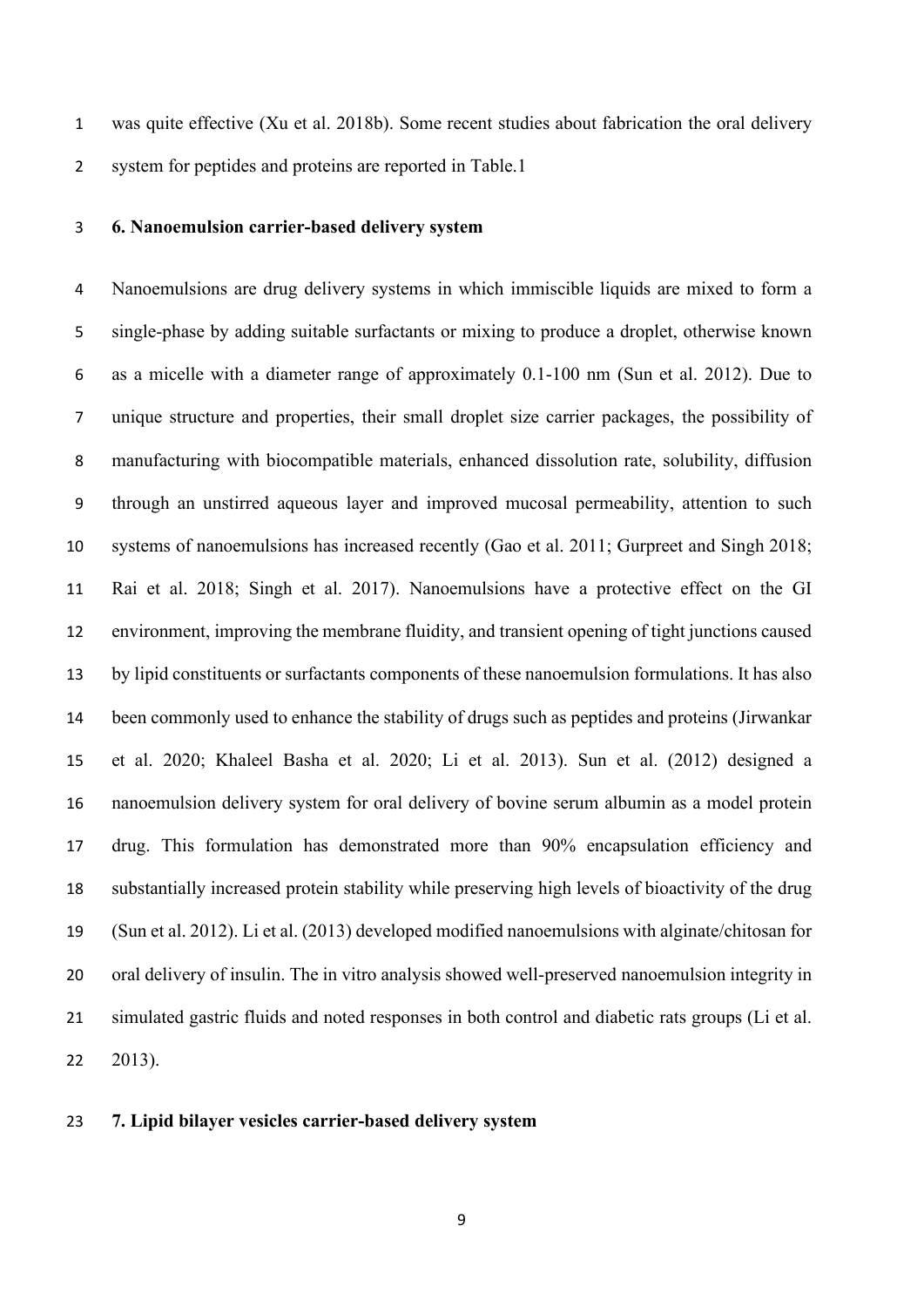Liposomes and niosomes are one or more lipid bilayer vesicles. The lipid bilayers in liposome and noisome are formed by the self-assembly of phospholipids and non-ionic surfactants, respectively. Both hydrophilic and hydrophobic molecules are encapsulated in liposome and niosomes. Studies show that liposomes and niosomes can be prescribed by different routes of administration, such as the oral route (Ge et al. 2019; Nguyen et al. 2016; Niu et al. 2014; Shalaby and El-Refaie 2018; Tan et al. 2010). Entrapment of peptides and protein in lipid bilayer vesicles can protect them from enzymatic and acid degradation, increase absorption and bioavailability in the oral prescription that schematically shows in Figure 2. (Liu et al. 2020; Nguyen et al. 2016; Pardakhty et al. 2007; Tan et al. 2010). Varshosaz et al. (2003) used Sorbitan Monoester as a non-ionic surfactant to preparative niosomes for oral delivery, the result showed niosomal formulations of insulin are stable and protects insulin from trypsin and α-chymotrypsin (Varshosaz et al. 2003). Al-Remawi et al. (2017) prepared Chitosan/lecithin liposomes as oral delivery systems for insulin. The result showed oral liposomal formulations were more effective than the oral formulations of free insulin in rats (Al-Remawi et al. 2017). In liposome or niosome type, some modifications such as chitosan coating, PEGylated, Folate targeted, etc., increases their potential for oral delivery (Al-Remawi et al. 2017; Moghassemi et al. 2015; Shalaby and El-Refaie 2018; Yazdi et al. 2020).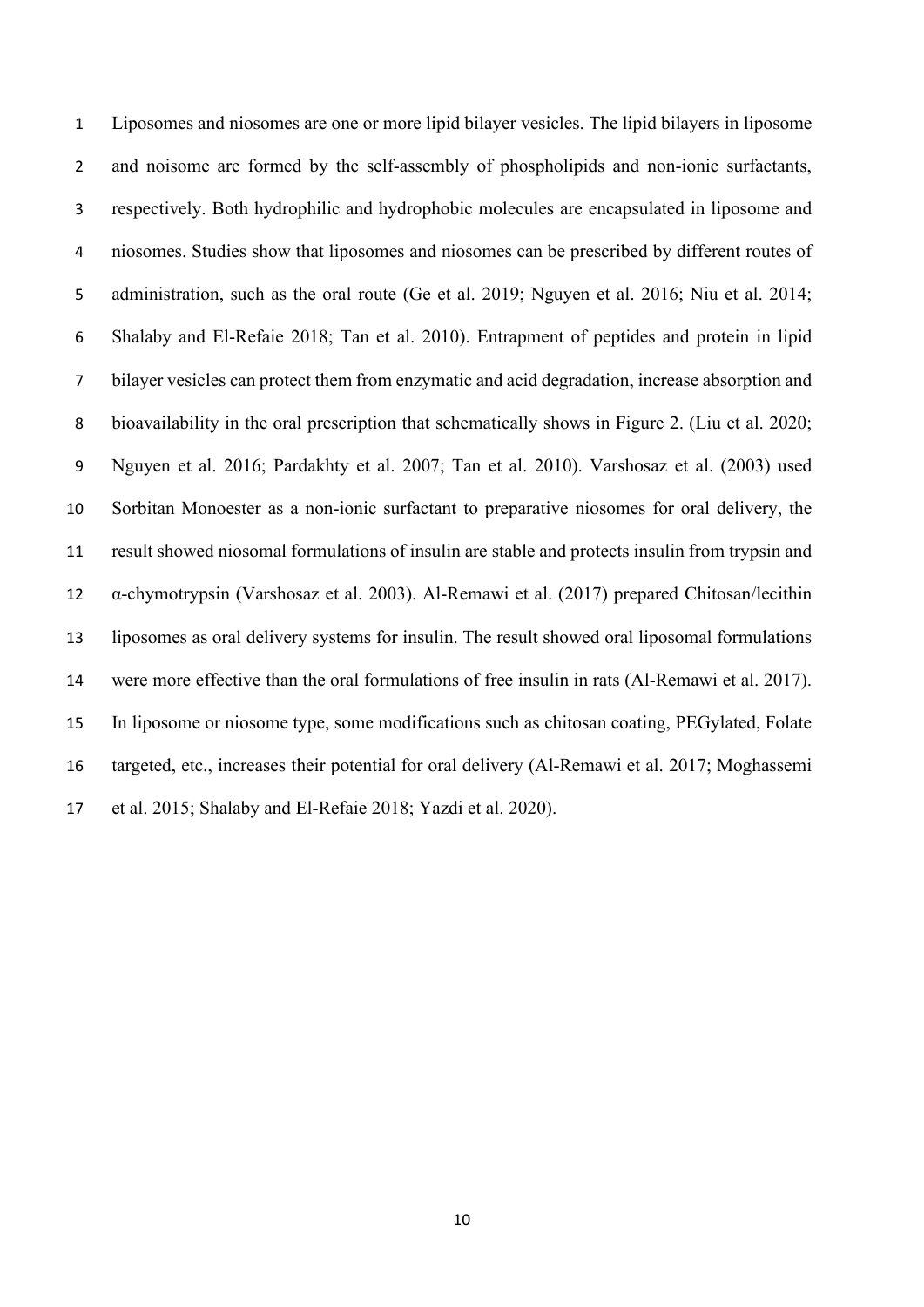

- Figure 2. Schematically shows lipid bilayer vesicles can protect from GI enzyme, acid
- environment and increase absorption of peptides and proteins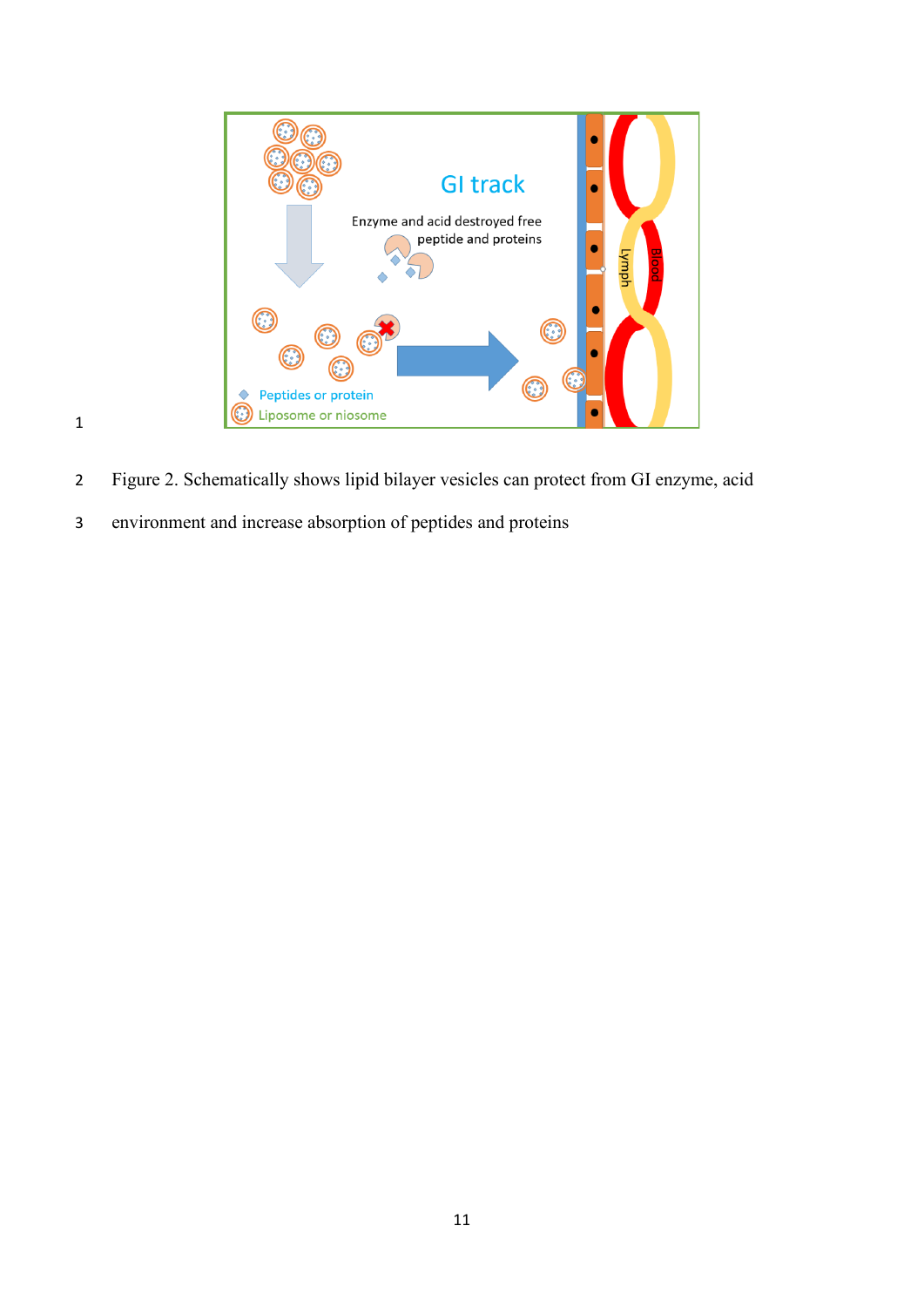Table 1. Some recent studies in preparation or use of the oral delivery systems for peptides and proteins

| Peptides and<br>proteins                           | Carrier type              | <b>Main Material</b>                                   | <b>Main observation</b>                                                                           | Reference               |
|----------------------------------------------------|---------------------------|--------------------------------------------------------|---------------------------------------------------------------------------------------------------|-------------------------|
| Bovine serum<br>albumin (model<br>protein vaccine) | Modified<br>Nanoparticles | Chitosan and Eudragit® L100                            | Significantly protect the protein against<br>the enzymes and gastric environment                  | (Xu et al.<br>2018a)    |
| Insulin                                            | Nanoparticles             | Chitosan                                               | The blood glucose level through oral<br>administration effectively controlled in<br>diabetic rats | (He et al.<br>2017)     |
| Glucagon like<br>peptide-1 and<br>Dipeptidyl       | Nanoparticles             | Poly(lactic-co-glycolic acid) and<br>Polyvinyl alcohol | Blood glucose levels have reduced<br>following oral administration of the<br>nanoparticles        | (Araújo et al.<br>2016) |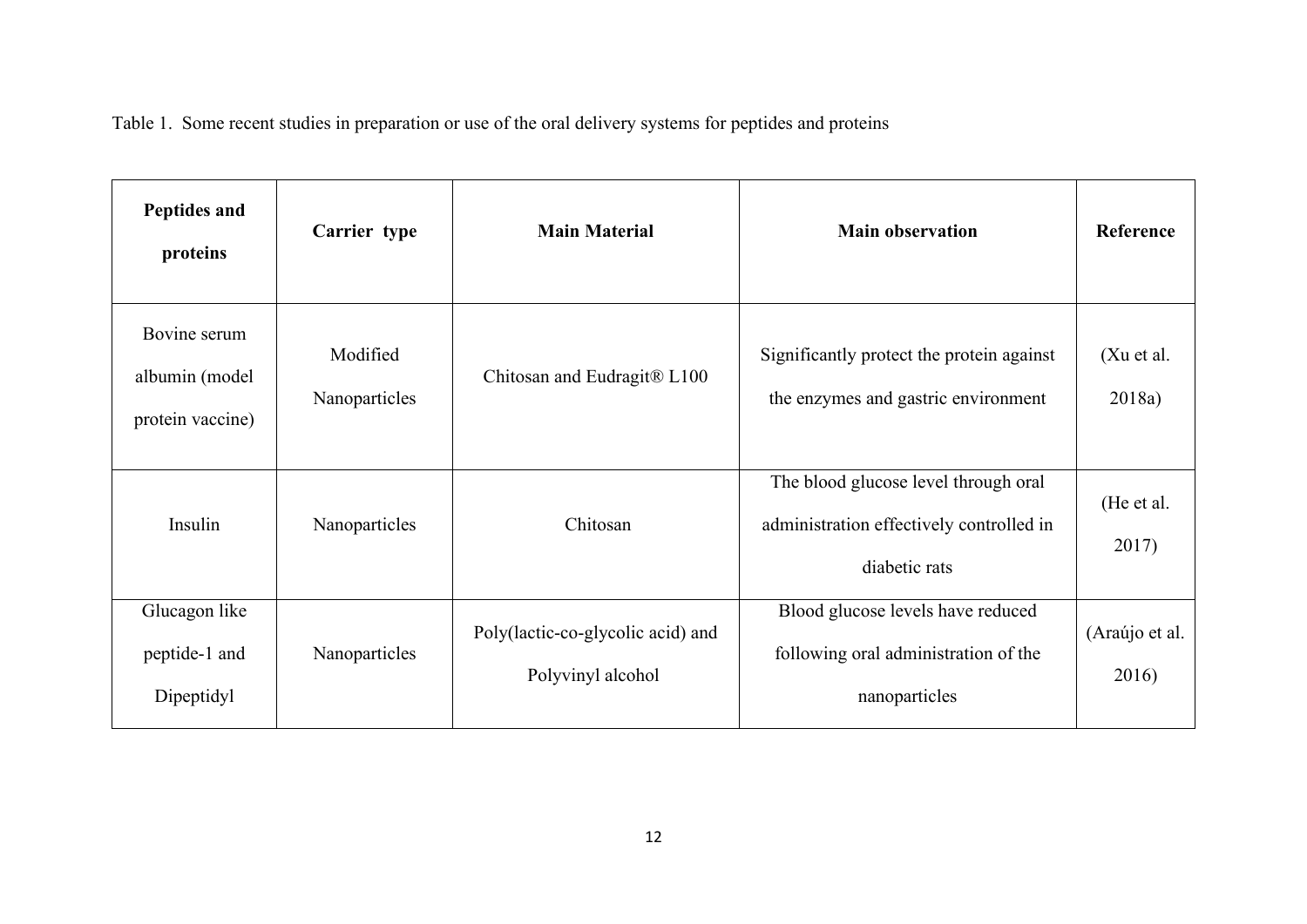| peptidase-4                 |                           |                                                                                                        |                                                                                                                 |                         |
|-----------------------------|---------------------------|--------------------------------------------------------------------------------------------------------|-----------------------------------------------------------------------------------------------------------------|-------------------------|
| inhibitor                   |                           |                                                                                                        |                                                                                                                 |                         |
| Insulin                     | Modified<br>Nanoparticles | Poly(lactic-co-glycolic acid),<br>Cationic octa-arginine peptide and<br>Specific anionic phosphoserine | Administration of insulin-loaded NPs have<br>higher oral bioavailability in diabetic rats                       | (Wu et al.<br>2018)     |
| Interferon alpha            | Nanoparticles             | Chitosan                                                                                               | Nanoparticles increase the oral<br>bioavailability of interferon alpha that can<br>be found in plasma           | (Cánepa et<br>al. 2017) |
| $Cp1-11$<br>peptide/insulin | Nanoparticles             | Chitosan and Alginate                                                                                  | Nanoparticles can protect insulin against<br>proteases in the gastrointestinal tract that<br>led to degradation | (Chen et al.<br>2019)   |
| Insulin                     | Nanoparticles             | Silica                                                                                                 | The permeation of nanoparticles<br>enhanced both in vivo and in vitro study<br>without toxic effect             | (Lamson et<br>al. 2020) |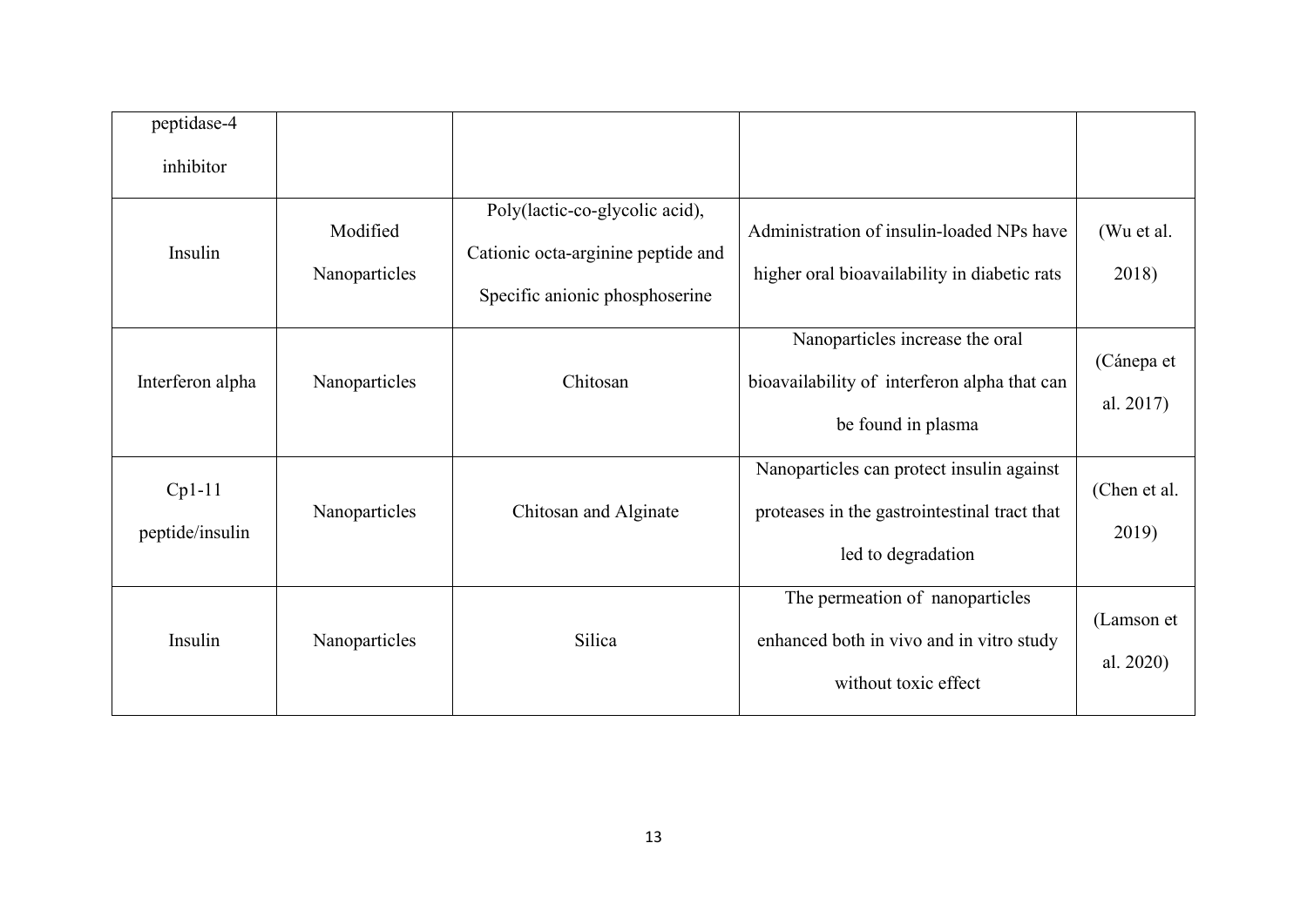| Ovalbumin                     | Nanoparticles             | Cyclodextrin and Chitosan                                                             | Nanoparticles could enhance intestinal<br>absorption                             | (He et al.<br>2019)                |
|-------------------------------|---------------------------|---------------------------------------------------------------------------------------|----------------------------------------------------------------------------------|------------------------------------|
| Insulin                       | Modified<br>Nanoparticles | Deoxycholic acid and Chitosan                                                         | Degradation of insulin in the epithelium is<br>significantly prevented           | (Fan et al.<br>2018)               |
| Recombinant<br>Human Insulin  | Modified Liposome         | Egg phosphatidylcholine and<br>Cholesterol                                            | In diabetic mice reduction of blood sugar<br>in 1 h and maintained up to 8 h     | (Shalaby and<br>El-Refaie<br>2018) |
| Insulin                       | Noisome                   | Olyoxyethylene alkyl ether<br>surfactants or Sorbitan<br>monostearate and Cholesterol | Decreased levels of blood glucose and<br>elevated serum insulin in animal models | (Pardakhty et<br>al. 2011)         |
| Long tumor<br>peptide and the | Liposome                  | 1,2-distearoyl-sn-glycero-3-<br>phosphocholin and Cholesterol                         | Positive therapeutic results were<br>demonstrated in mouse model                 | (Naciute et<br>al. 2020)           |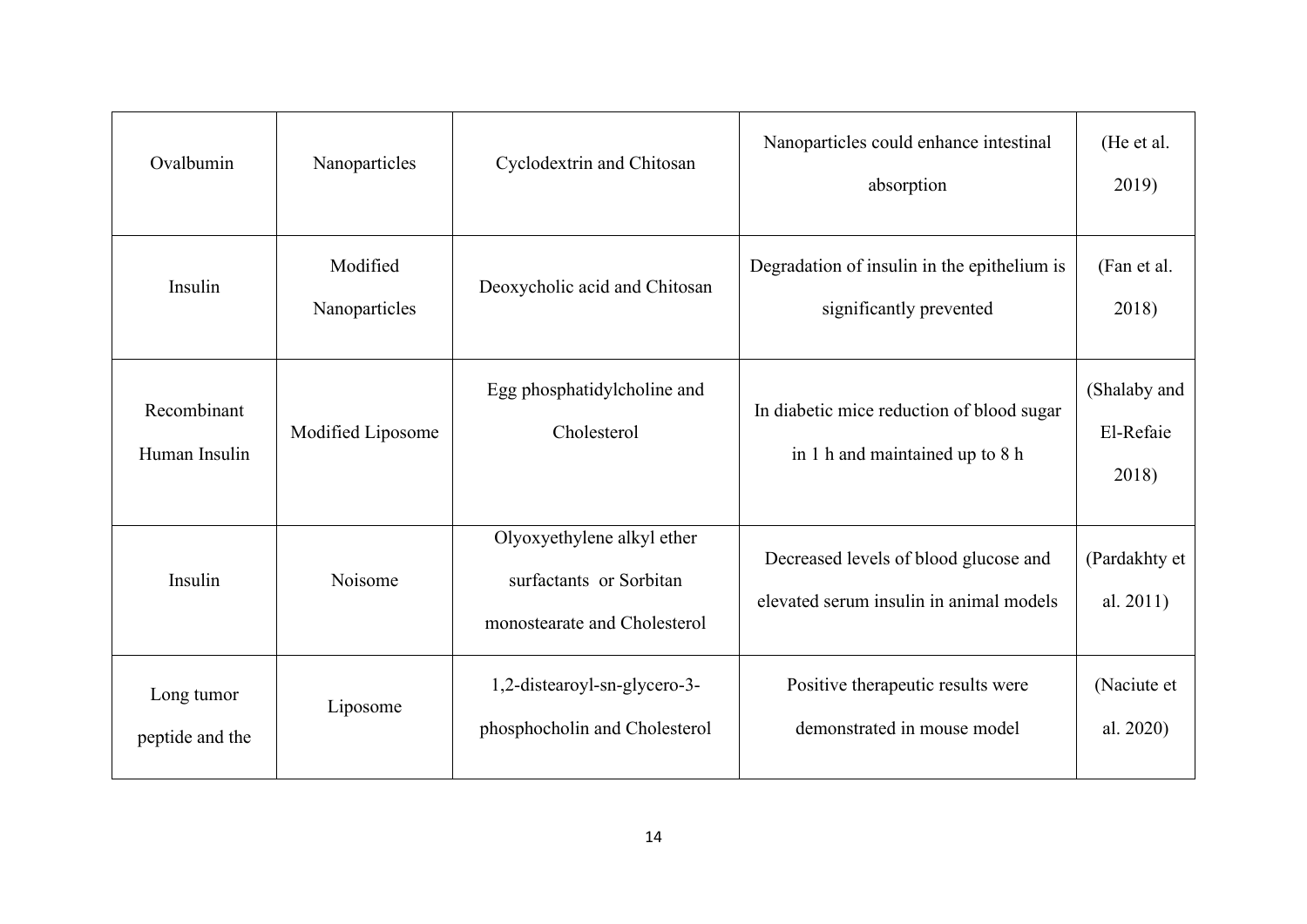| Toll-like receptor<br>ligand Pam2Cys |                   |                                                                          |                                                                                                                                      |                             |
|--------------------------------------|-------------------|--------------------------------------------------------------------------|--------------------------------------------------------------------------------------------------------------------------------------|-----------------------------|
| Cyclosporine A                       | Noisome           | Tween 60, Span 60 and Cholesterol                                        | The bioavailability of niosomal<br>formulation of Cyclosporine A is<br>increased with sustained release profile in<br>albino rabbits | (Rehman et<br>al. 2021)     |
| Insulin                              | Noisome           | Span 60 and Cholesterol                                                  | Niosomal formulation was able to<br>facilitate insulin transport across intestinal<br>membrane models                                | (Moghassemi<br>et al. 2015) |
| Insulin                              | Modified Liposome | Hydrogenated soya<br>phosphatidylcholine, Methoxy<br>polyethylene glycol | Liposomes significantly increased insulin<br>absorption through intestinal epithelia                                                 | (Yazdi et al.<br>2020)      |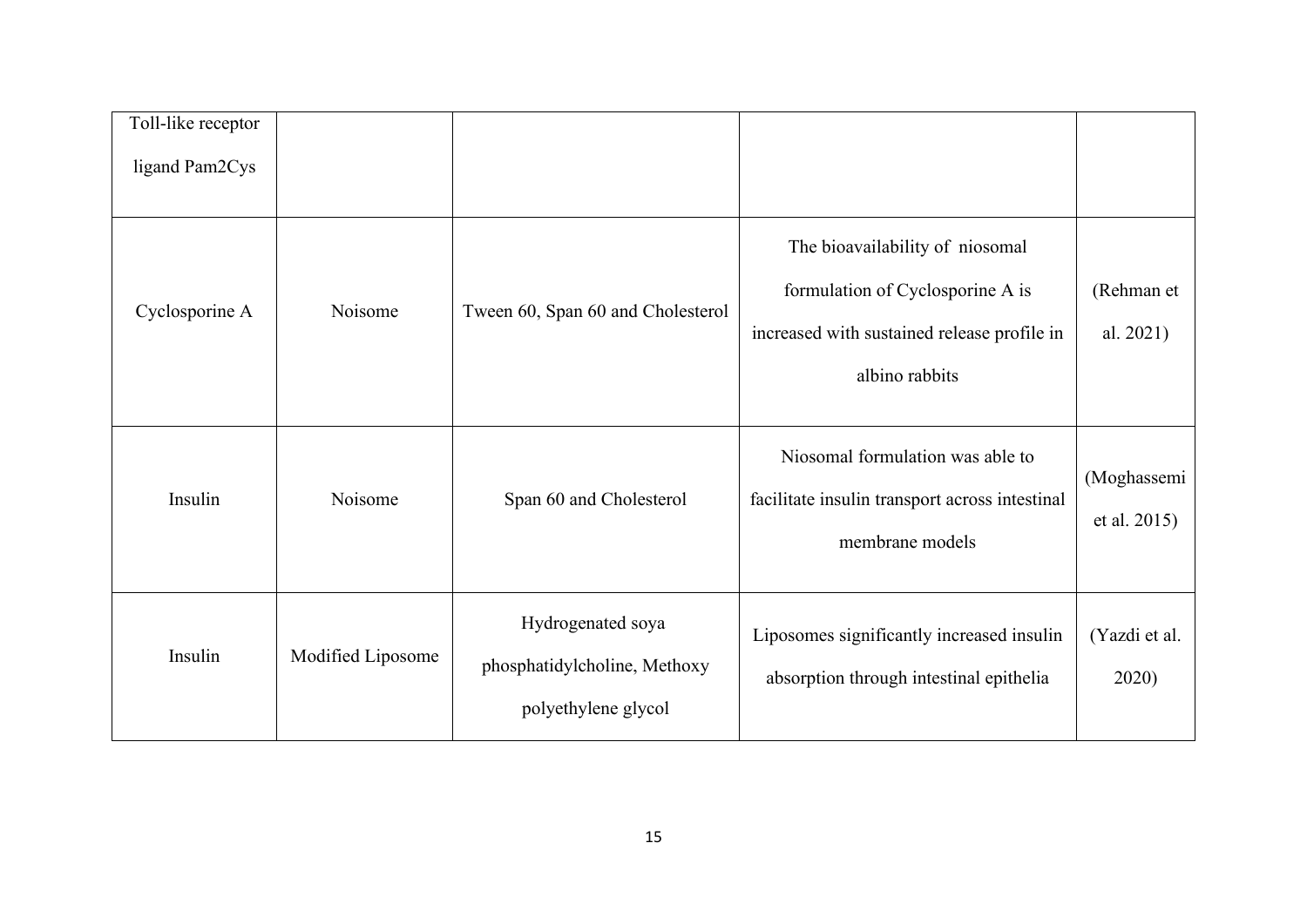|                   |              | distearylphosphatidylethanolamine<br>and Cholesterol                                  |                                                                                   |                                   |
|-------------------|--------------|---------------------------------------------------------------------------------------|-----------------------------------------------------------------------------------|-----------------------------------|
| Insulin           | Liposome     | Egg yolk lecithin, Cholesterol and<br>$1,2$ -dioleoyl-3-<br>trimethylammonium-propane | Remarkable ability to penetrate mucus and<br>intestinal epithelial absorption.    | (Wang et al.<br>2019)             |
| Salmon calcitonin | Nanoemulsion | Sodium oleate and Sodium<br>deoxycholate                                              | Formulations significantly protected<br>peptides from degradation by enzymes      | (Jirwankar et<br>al. 2020)        |
| Insulin           | Nanoemulsion | Alginate/Aloe vera                                                                    | Insulin translocation in the cell monolayer<br>is very promising.                 | (Khaleel<br>Basha et al.<br>2020) |
| Teriparatide      | Nanoemulsion | Oleic Acid, Labrasol and Plurol<br>oleique                                            | A sustained release profile was achieved<br>following the oral administration and | (Altaani et<br>al. 2020)          |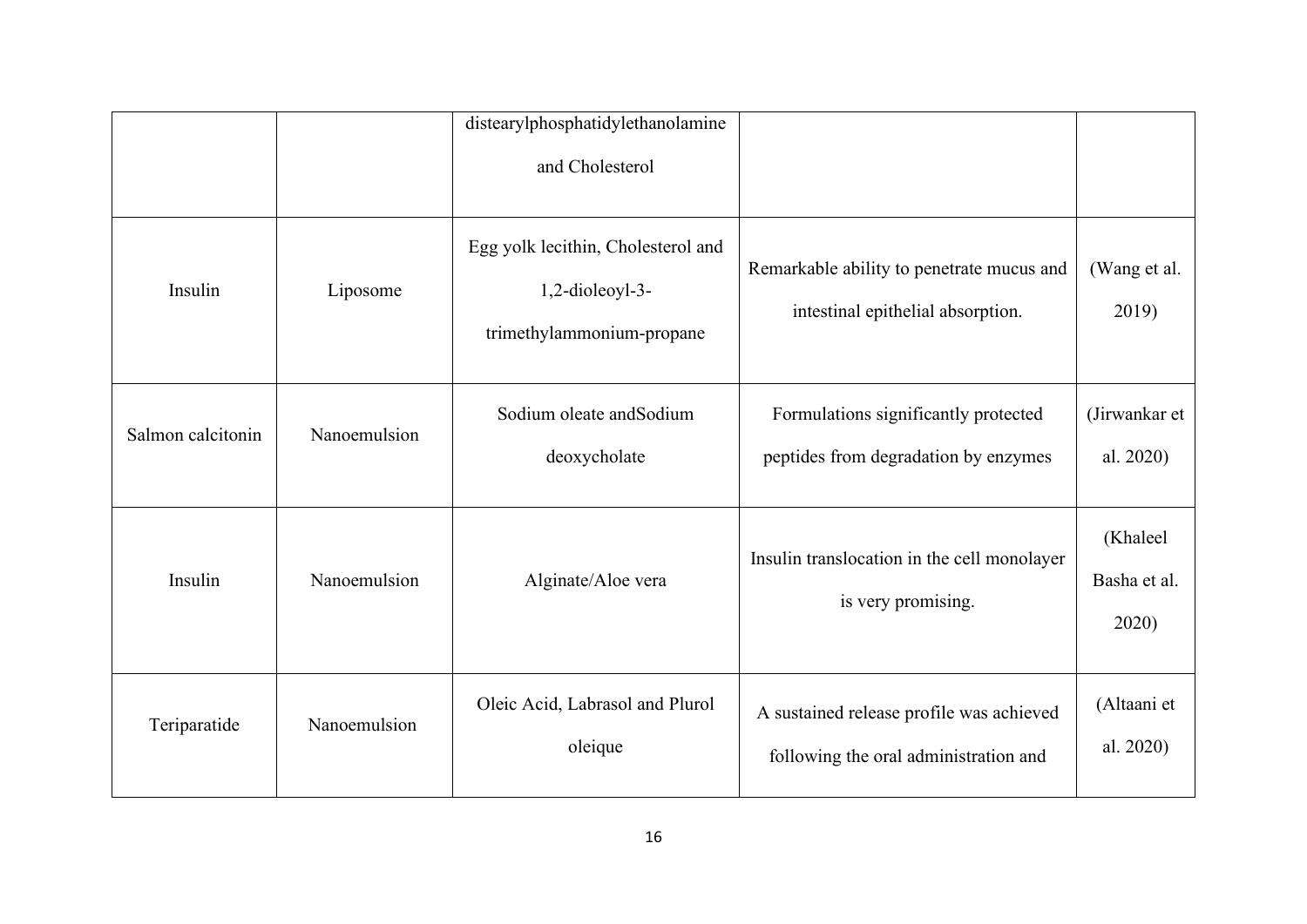|                                          |                          |                                                                         | improvement effects in osteoporosis<br>animal model                                                            |                       |
|------------------------------------------|--------------------------|-------------------------------------------------------------------------|----------------------------------------------------------------------------------------------------------------|-----------------------|
| Insulin                                  | Modified<br>nanoemulsion | Phospholipid and Ethyl oleate                                           | Higher oral bioavailability than that of oral<br>insulin solution in diabetic rats observed                    | (Hu et al.<br>2019)   |
| Coenzyme Q10                             | Nanoemulsion             | Soybean oil, Lecithin and Octenyl<br>succinic anhydride modified starch | Bioavailability increased 1.8-fold,<br>compared with coenzyme Q10 dissolved<br>in oil                          | (Niu et al.<br>2020)  |
| MAGE1-<br>HSP70/SEA<br>(protein vaccine) | Modified<br>Nanoemulsion | Soybean oil, Pluronic 188, Span 20,<br>Tomato lectin                    | The levels of antibody induced by antigen<br>in Nanoemulsion via the oral route was<br>higher than other group | (Long et al.<br>2019) |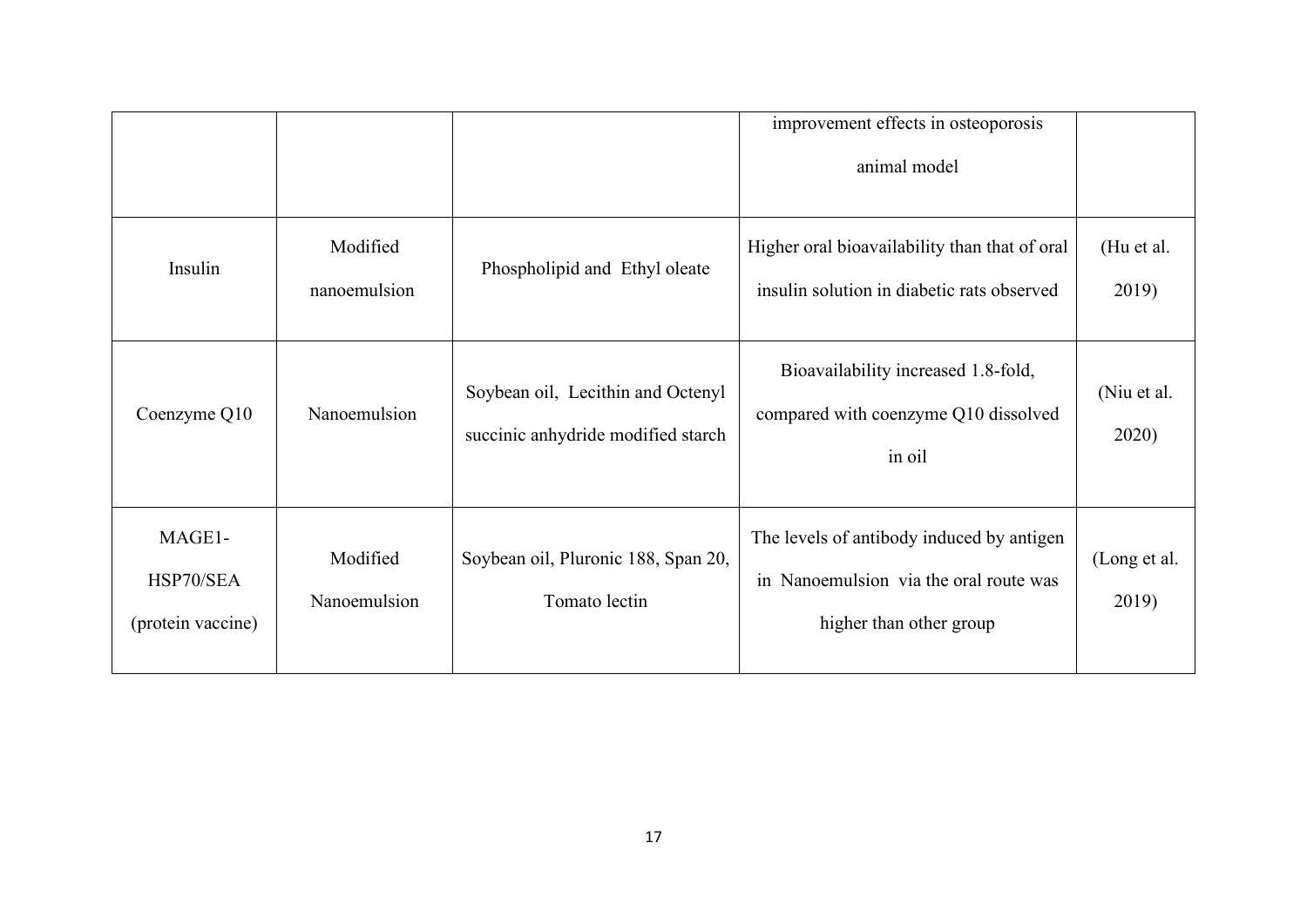# **Conclusion**

2 Oral administration is one of the most widely used routes of prescribing drugs due to its greater compliance in most patients and fewer side effects. Peptides and proteins, due to their hydrophilic structure and large molecules, and their sensitivity to degradation by enzymes and acids, cannot be adequately absorbed and have high bioavailability when used without any carrier or delivery systems by the oral route. Injection routes are more commonly used for proteins administration. The use of new carrier-based drug delivery systems, however, can be a suitable alternative for oral peptides and protein delivery with increased stability, enhance uptake, and bioavailability. Studies on carrier-based drug delivery systems such as nanoparticles, nanoemulsions, and bilayer vesicle systems demonstrate the ability of these systems to improve the oral delivery of peptides and proteins such as insulin, teriparatide, interferon alpha, and coenzyme Q10. The use of these systems results in increased absorption, protected, and reduces the effect of degrading enzymes and acid on peptides and protein finally increases their bioavailability. Therefore, with the existing studies in this field, it seems that in the future, carrier-based drug delivery systems can be used for oral administration of peptides and proteins.

#### **Acknowledgments**

 The authors would like to thank Kerman University of Medical Sciences (KMU) for facilitating research into the conclusions of this study.

#### **Compliance with Ethical Standards**

**Conflict of interest** 

The authors declare that there are no conflict of interest.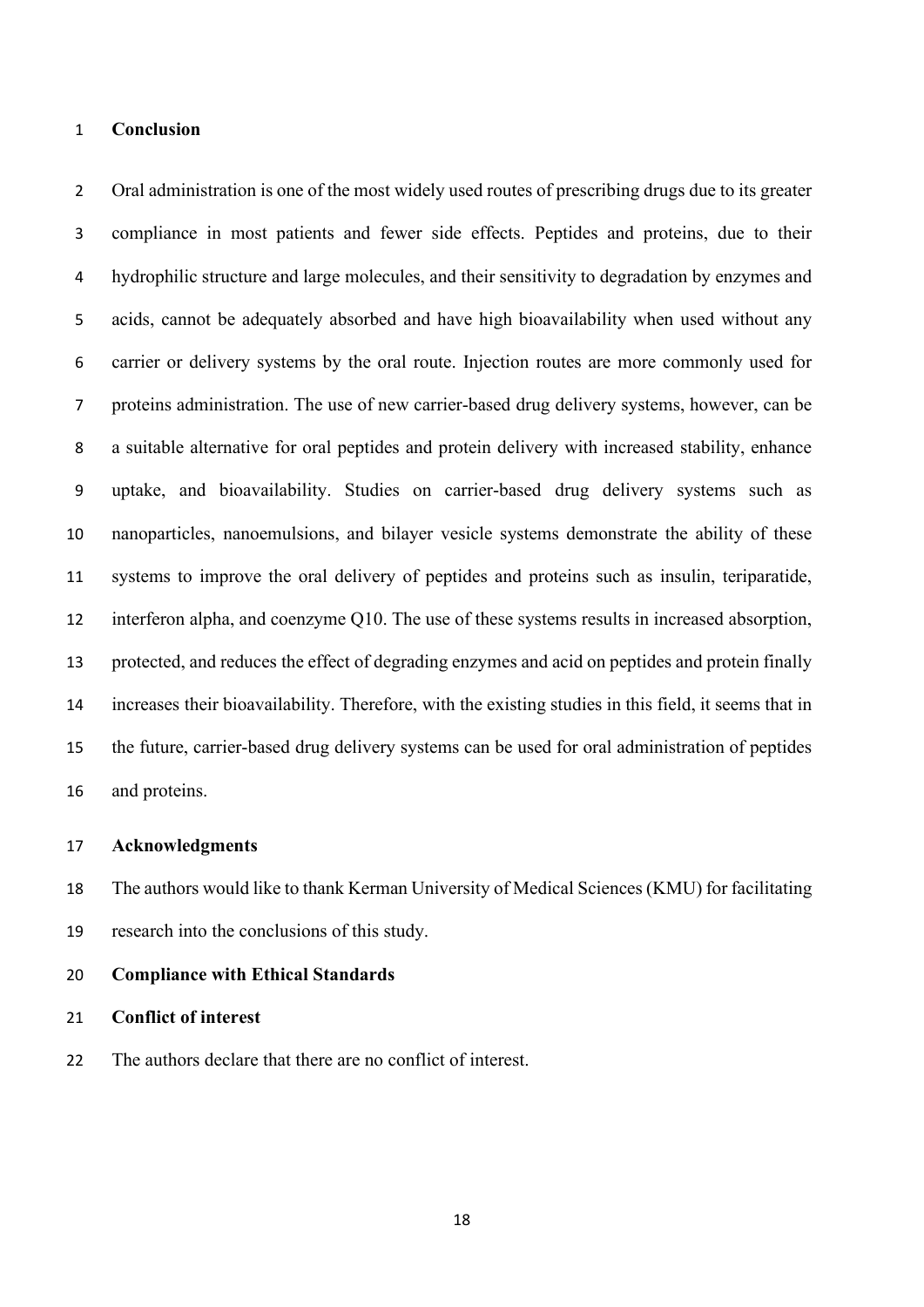# Reference:

| $\overline{2}$ | Al-Remawi M, Elsayed A, Maghrabi I, Hamaidi M, Jaber N (2017) Chitosan/lecithin             |
|----------------|---------------------------------------------------------------------------------------------|
| 3              | liposomal nanovesicles as an oral insulin delivery system Pharm Dev Technol 22:390-         |
| 4              | 398 doi:10.1080/10837450.2016.1213745                                                       |
| 5              | Allahyari S, Javadzadeh Y (2019) Non-Invasive and Less Degradative Ways of Insulin          |
| 6              | Administration Pharm Sci 25:85-92 doi:10.15171/ps.2019.14                                   |
| $\overline{7}$ | Altaani BM, Almaaytah AM, Dadou S, Alkhamis K, Daradka MH, Hananeh W (2020) Oral            |
| 8              | Delivery of Teriparatide Using a Nanoemulsion System: Design, in Vitro and in Vivo          |
| 9              | Evaluation Pharm Res 37:80 doi:10.1007/s11095-020-02793-0                                   |
| 10             | Araújo F et al. (2016) In vivo dual-delivery of glucagon like peptide-1 (GLP-1) and         |
| 11             | dipeptidyl peptidase-4 (DPP4) inhibitor through composites prepared by microfluidics        |
| 12             | for diabetes therapy Nanoscale 8:10706-10713 doi:10.1039/c6nr00294c                         |
| 13             | Burmester GR, Pope JE (2017) Novel treatment strategies in rheumatoid arthritis The Lancet  |
| 14             | 389:2338-2348 doi:https://doi.org/10.1016/S0140-6736(17)31491-5                             |
| 15             | Cacciatore I, Ciulla M, Fornasari E, Marinelli L, Di Stefano A (2016) Solid lipid           |
| 16             | nanoparticles as a drug delivery system for the treatment of neurodegenerative              |
| 17             | diseases Expert Opin Drug Deliv 13:1121-1131 doi:10.1080/17425247.2016.1178237              |
| 18             | Cánepa C, Imperiale JC, Berini CA, Lewicki M, Sosnik A, Biglione MM (2017)                  |
| 19             | Development of a Drug Delivery System Based on Chitosan Nanoparticles for Oral              |
| 20             | Administration of Interferon- $\alpha$ Biomacromolecules 18:3302-3309                       |
| 21             | doi:10.1021/acs.biomac.7b00959                                                              |
| 22             | Cao S-j, Xu S, Wang H-m, Ling Y, Dong J, Xia R-d, Sun X-h (2019) Nanoparticles: Oral        |
| 23             | Delivery for Protein and Peptide Drugs AAPS PharmSciTech 20:190                             |
| 24             | doi:10.1208/s12249-019-1325-z                                                               |
| 25             | Chen J, Hu L, Yang G, Hu Q (2018) Current Therapeutic Strategy in the Nasal Delivery of     |
| 26             | Insulin: Recent Advances and Future Directions Curr Pharm Biotechnol 19:400-415             |
| 27             | doi:10.2174/1389201019666180619145429                                                       |
| 28             | Chen X, Ren Y, Feng Y, Xu X, Tan H, Li J (2019) Cp1-11 peptide/insulin complex loaded       |
| 29             | pH-responsive nanoparticles with enhanced oral bioactivity Int J Pharm 562:23-30            |
| 30             | doi:https://doi.org/10.1016/j.ijpharm.2019.03.020                                           |
| 31             | Cicero AFG, Fogacci F, Colletti A (2017) Potential role of bioactive peptides in prevention |
| 32             | and treatment of chronic diseases: a narrative review Br J Pharmacol 174:1378-1394          |
| 33             | doi:https://doi.org/10.1111/bph.13608                                                       |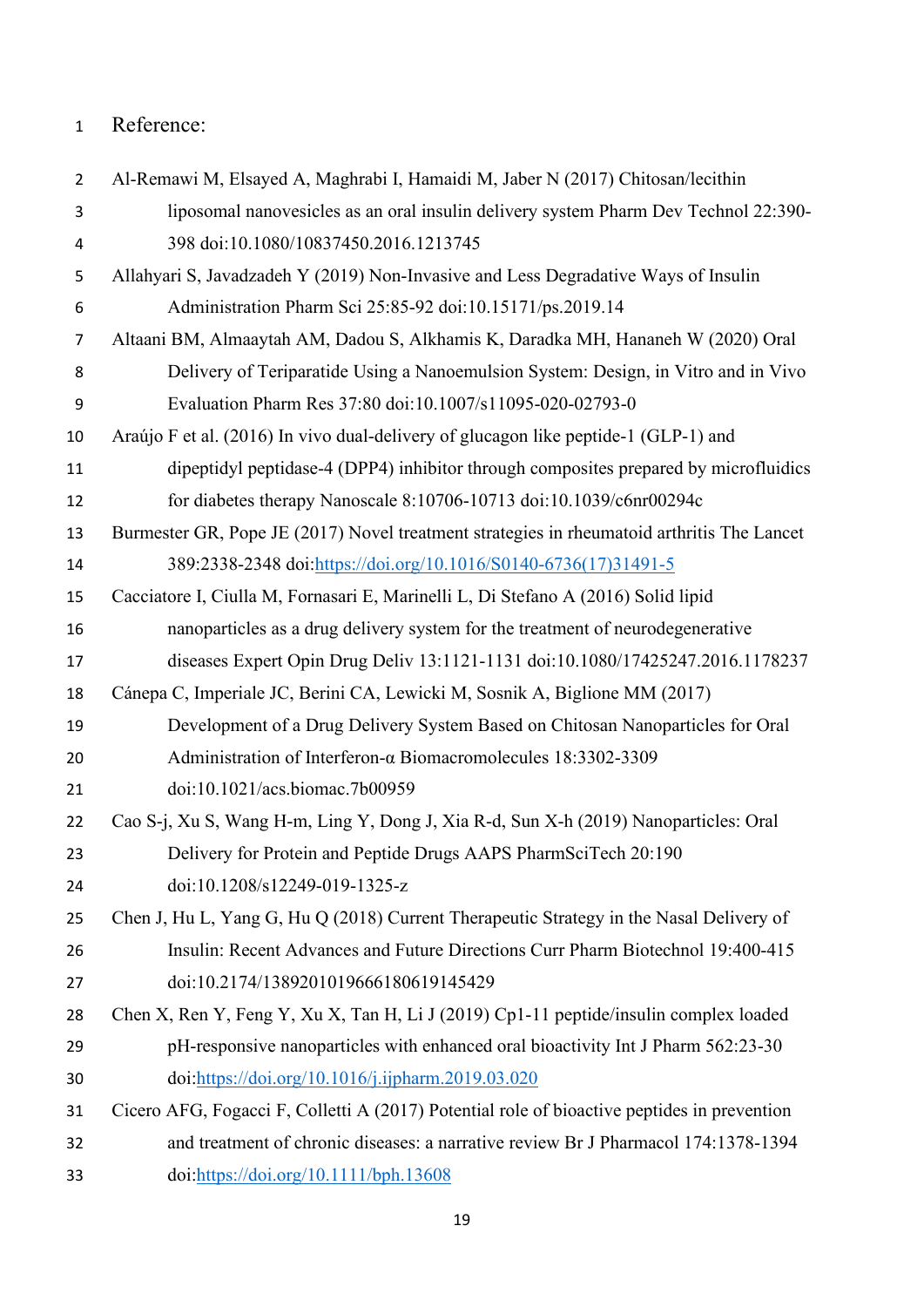| $\mathbf{1}$   | Ciplea AI et al. (2020) Monoclonal antibody treatment during pregnancy and/or lactation in |
|----------------|--------------------------------------------------------------------------------------------|
| $\overline{2}$ | women with MS or neuromyelitis optica spectrum disorder Neurol Neuroimmunol                |
| 3              | Neuroinflamm 7:e723 doi:10.1212/NXI.0000000000000723                                       |
| 4              | Doostmohammadi M, Ameri A, Mohammadinejad R, Dehghannoudeh N, Banat IM, Ohadi              |
| 5              | M, Dehghannoudeh G (2019) Hydrogels For Peptide Hormones Delivery: Therapeutic             |
| 6              | And Tissue Engineering Applications Drug Des Devel Ther 13:3405-3418                       |
| 7              | doi:10.2147/DDDT.S217211                                                                   |
| 8              | Fan W et al. (2018) Functional nanoparticles exploit the bile acid pathway to overcome     |
| 9              | multiple barriers of the intestinal epithelium for oral insulin delivery Biomaterials      |
| 10             | 151:13-23 doi:https://doi.org/10.1016/j.biomaterials.2017.10.022                           |
| 11             | Galindo-Rodriguez SA, Allemann E, Fessi H, Doelker E (2005) Polymeric nanoparticles for    |
| 12             | oral delivery of drugs and vaccines: a critical evaluation of in vivo studies Critical     |
| 13             | reviews™ in therapeutic drug carrier systems 22                                            |
| 14             | Gao F et al. (2011) Nanoemulsion improves the oral absorption of candesartan cilexetil in  |
| 15             | rats: Performance and mechanism J Control Release 149:168-174                              |
| 16             | doi:10.1016/j.jconrel.2010.10.013                                                          |
| 17             | Ge X, Wei M, He S, Yuan WE (2019) Advances of Non-Ionic Surfactant Vesicles                |
| 18             | (Niosomes) and Their Application in Drug Delivery Pharmaceutics 11                         |
| 19             | doi:10.3390/pharmaceutics11020055                                                          |
| 20             | Gedawy A, Martinez J, Al-Salami H, Dass CR (2018) Oral insulin delivery: existing barriers |
| 21             | and current counter-strategies J Pharm Pharmacol 70:197-213                                |
| 22             | doi:https://doi.org/10.1111/jphp.12852                                                     |
| 23             | Gurpreet K, Singh S (2018) Review of nanoemulsion formulation and characterization         |
| 24             | techniques Indian J Pharm Sci 80:781-789                                                   |
| 25             | He M, Zhong C, Hu H, Jin Y, Chen Y, Lou K, Gao F (2019) Cyclodextrin/chitosan              |
| 26             | nanoparticles for oral ovalbumin delivery: Preparation, characterization and intestinal    |
| 27             | mucosal immunity in mice Asian J Pharm Sci 14:193-203                                      |
| 28             | doi:https://doi.org/10.1016/j.ajps.2018.04.001                                             |
| 29             | He Z et al. (2017) Scalable fabrication of size-controlled chitosan nanoparticles for oral |
| 30             | delivery of insulin Biomaterials 130:28-41                                                 |
| 31             | doi:https://doi.org/10.1016/j.biomaterials.2017.03.028                                     |
| 32             | Hu X-B, Tang T-T, Li Y-J, Wu J-Y, Wang J-M, Liu X-Y, Xiang D-X (2019) Phospholipid         |
| 33             | complex based nanoemulsion system for oral insulin delivery: preparation, in vitro,        |
| 34             | and in vivo evaluations Int J Nanomedicine 14:3055                                         |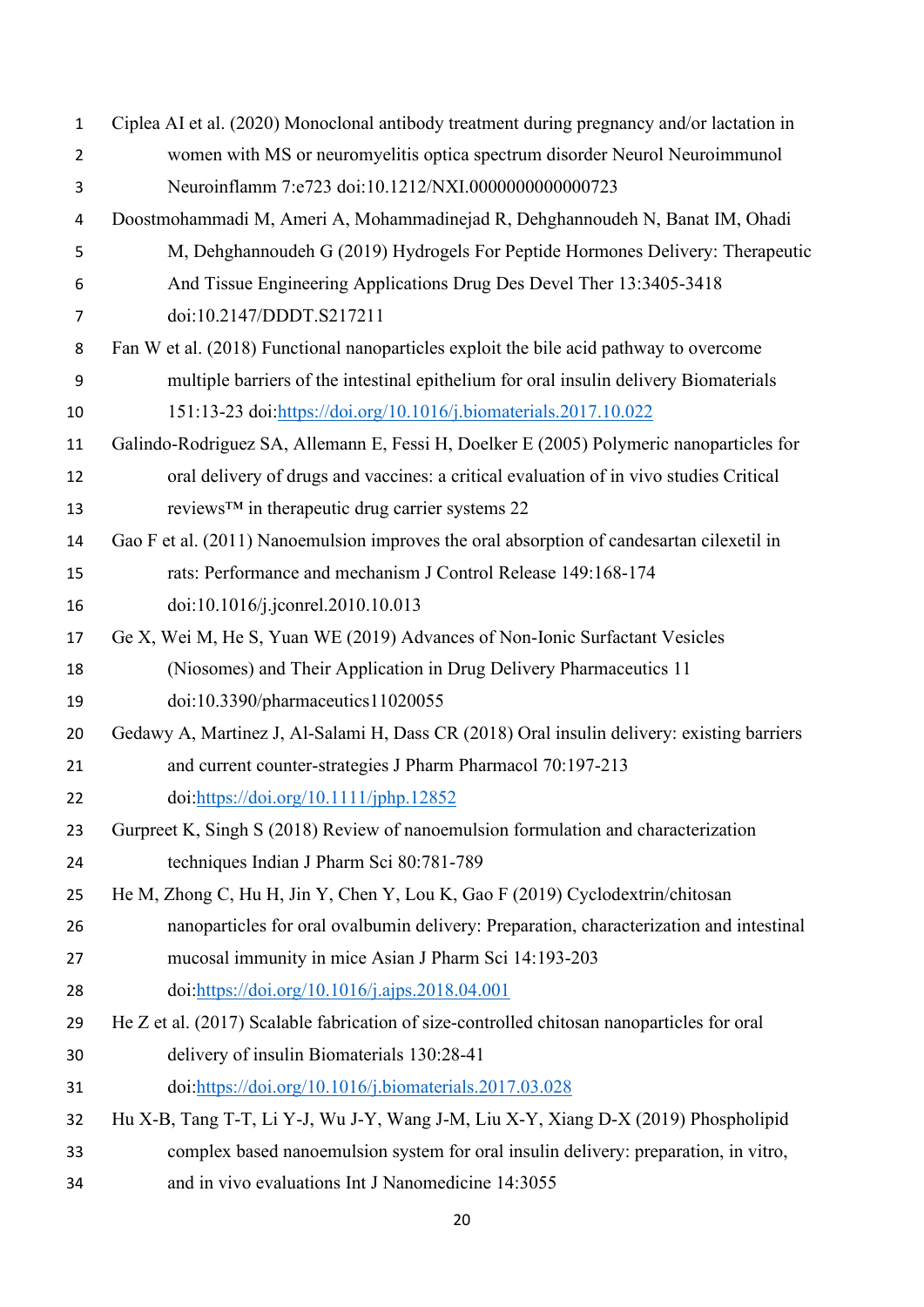| $\mathbf{1}$   | Ibraheem D, Elaissari A, Fessi H (2014) Administration strategies for proteins and peptides |
|----------------|---------------------------------------------------------------------------------------------|
| $\overline{2}$ | Int J Pharm 477:578-589 doi:https://doi.org/10.1016/j.ijpharm.2014.10.059                   |
| 3              | Jahanshahi M, Zhang Z, Lyddiatt A Subtractive chromatography for purification and           |
| 4              | recovery of nano-bioproducts. In: IEE Proceedings-Nanobiotechnology, 2005. vol 3.           |
| 5              | IET, pp 121-126                                                                             |
| 6              | Jirwankar P, Shah D, Shao J (2020) Protection of Protein Drugs by Self-Emulsified           |
| $\overline{7}$ | Nanoemulsion Against Proteolysis J Pharm Sci 109:2615-2621                                  |
| 8              | doi:10.1016/j.xphs.2020.05.005                                                              |
| 9              | Jung T, Kamm W, Breitenbach A, Kaiserling E, Xiao J, Kissel T (2000) Biodegradable          |
| 10             | nanoparticles for oral delivery of peptides: is there a role for polymers to affect         |
| 11             | mucosal uptake? European Journal of Pharmaceutics and Biopharmaceutics 50:147-              |
| 12             | 160                                                                                         |
| 13             | Khaleel Basha S, Syed Muzammil M, Dhandayuthabani R, Sugantha Kumari V (2020)               |
| 14             | Development of nanoemulsion of Alginate/Aloe vera for oral delivery of insulin              |
| 15             | Materials Today: Proceedings doi: https://doi.org/10.1016/j.matpr.2020.04.138               |
| 16             | Kurrikoff K, Aphkhazava D, Langel Ü (2019) The future of peptides in cancer treatment Curr  |
| 17             | Opin Pharmacol 47:27-32 doi:https://doi.org/10.1016/j.coph.2019.01.008                      |
| 18             | Lamson NG, Berger A, Fein KC, Whitehead KA (2020) Anionic nanoparticles enable the          |
| 19             | oral delivery of proteins by enhancing intestinal permeability Nat Biomed Eng 4:84-         |
| 20             | 96 doi:10.1038/s41551-019-0465-5                                                            |
| 21             | Leader B, Baca QJ, Golan DE (2008) Protein therapeutics: a summary and pharmacological      |
| 22             | classification Nat Rev Drug Discov 7:21-39 doi:10.1038/nrd2399                              |
| 23             | Lee SH, Song JG, Han H-K (2019) Development of pH-responsive organic-inorganic hybrid       |
| 24             | nanocomposites as an effective oral delivery system of protein drugs Journal of             |
| 25             | Controlled Release 311-312:74-84 doi:https://doi.org/10.1016/j.jconrel.2019.08.036          |
| 26             | Li X et al. (2013) Nanoemulsions coated with alginate/chitosan as oral insulin delivery     |
| 27             | systems: preparation, characterization, and hypoglycemic effect in rats Int J               |
| 28             | Nanomedicine 8:23-32 doi:10.2147/IJN.S38507                                                 |
| 29             | Liu C, Kou Y, Zhang X, Cheng H, Chen X, Mao S (2018) Strategies and industrial              |
| 30             | perspectives to improve oral absorption of biological macromolecules Expert Opin            |
| 31             | Drug Deliv 15:223-233 doi:10.1080/17425247.2017.1395853                                     |
| 32             | Liu Y et al. (2020) Insulin-lipid complex, preparation method therefor, and preparation     |
| 33             | thereof. Google Patents,                                                                    |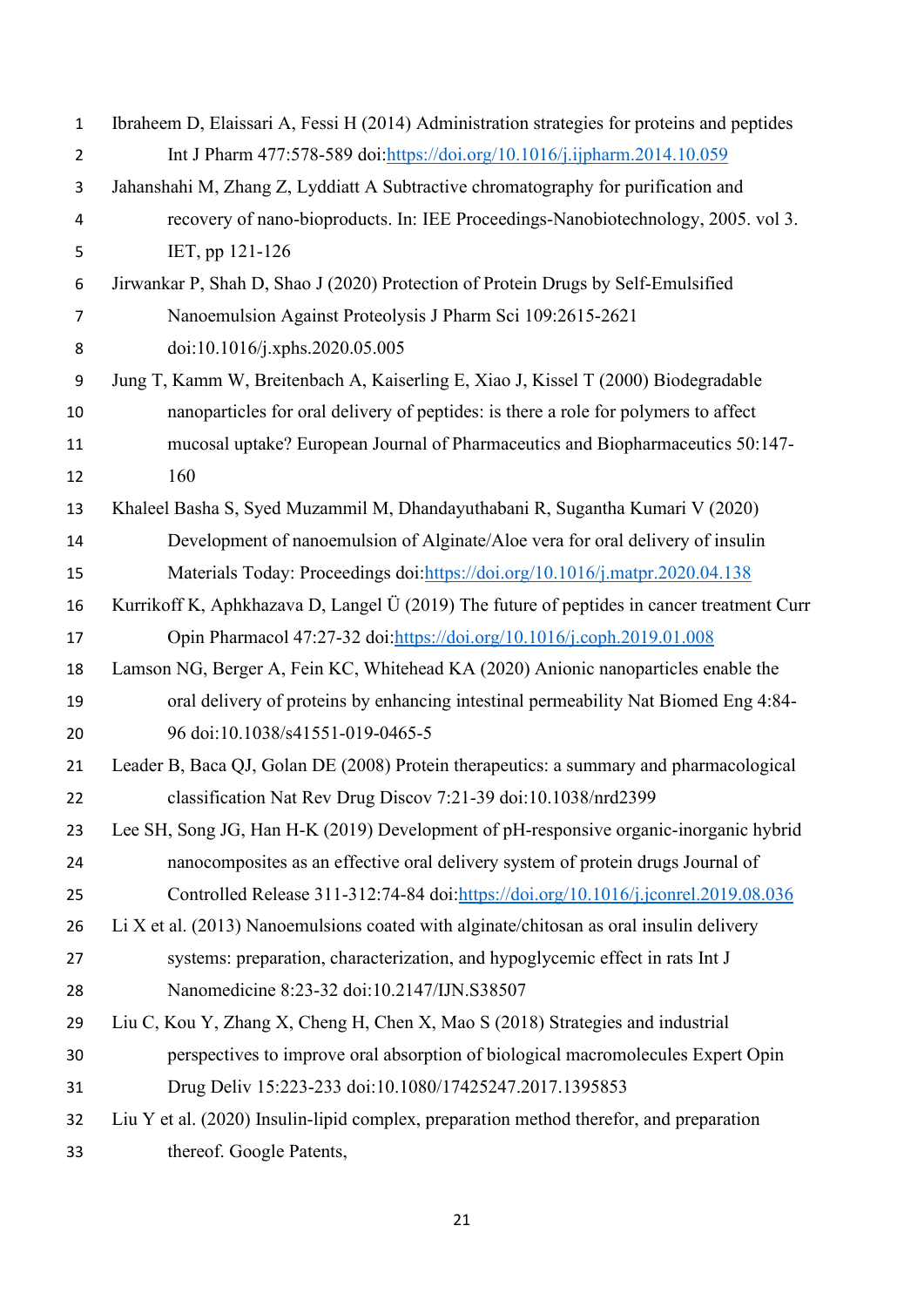| $\mathbf{1}$   | Long P et al. (2019) Tomato lectin-modified nanoemulsion-encapsulated MAGE1-                |
|----------------|---------------------------------------------------------------------------------------------|
| $\overline{2}$ | HSP70/SEA complex protein vaccine: Targeting intestinal M cells following peroral           |
| 3              | administration Biomed Pharmacother 115:108886                                               |
| 4              | doi:https://doi.org/10.1016/j.biopha.2019.108886                                            |
| 5              | Mahajan A, Rawat AS, Bhatt N, Chauhan MK (2014) Structural modification of proteins and     |
| 6              | peptides Indian J Pharm Educ Res 48:34-47                                                   |
| $\overline{7}$ | Mandal A, Pal D, Agrahari V, Trinh HM, Joseph M, Mitra AK (2018) Ocular delivery of         |
| 8              | proteins and peptides: Challenges and novel formulation approaches Adv Drug Del             |
| 9              | Rev 126:67-95 doi:https://doi.org/10.1016/j.addr.2018.01.008                                |
| 10             | Moghassemi S et al. (2015) Uptake and transport of insulin across intestinal membrane model |
| 11             | using trimethyl chitosan coated insulin niosomes Mater Sci Eng C 46:333-340                 |
| 12             | doi:https://doi.org/10.1016/j.msec.2014.10.070                                              |
| 13             | Mohanraj V, Chen Y (2006) Nanoparticles-a review Tropical journal of pharmaceutical         |
| 14             | research 5:561-573                                                                          |
| 15             | Naciute M, Niemi V, Kemp RA, Hook S (2020) Lipid-encapsulated oral therapeutic peptide      |
| 16             | vaccines reduce tumour growth in an orthotopic mouse model of colorectal cancer Eur         |
| 17             | J Pharm Biopharm 152:183-192 doi:https://doi.org/10.1016/j.ejpb.2020.04.020                 |
| 18             | Nguyen TX, Huang L, Gauthier M, Yang G, Wang Q (2016) Recent advances in liposome           |
| 19             | surface modification for oral drug delivery Nanomedicine 11:1169-1185                       |
| 20             | doi:10.2217/nnm.16.9                                                                        |
| 21             | Niu M et al. (2014) Enhanced oral absorption of insulin-loaded liposomes containing bile    |
| 22             | salts: A mechanistic study Int J Pharm 460:119-130                                          |
| 23             | doi:https://doi.org/10.1016/j.ijpharm.2013.11.028                                           |
| 24             | Niu Z, Acevedo-Fani A, McDowell A, Barnett A, Loveday SM, Singh H (2020)                    |
| 25             | Nanoemulsion structure and food matrix determine the gastrointestinal fate and in           |
| 26             | vivo bioavailability of coenzyme Q10 J Control Release 327:444-455                          |
| 27             | doi:https://doi.org/10.1016/j.jconrel.2020.08.025                                           |
| 28             | Pardakhty A, Moazeni E, Varshosaz J, Hajhashemi V, Rouholamini Najafabadi A (2011)          |
| 29             | Pharmacokinetic study of niosome-loaded insulin in diabetic rats Daru: journal of           |
| 30             | Faculty of Pharmacy, Tehran University of Medical Sciences 19:404-411                       |
| 31             | Pardakhty A, Varshosaz J, Rouholamini A (2007) In vitro study of polyoxyethylene alkyl      |
| 32             | ether niosomes for delivery of insulin Int J Pharm 328:130-141                              |
| 33             | doi:https://doi.org/10.1016/j.ijpharm.2006.08.002                                           |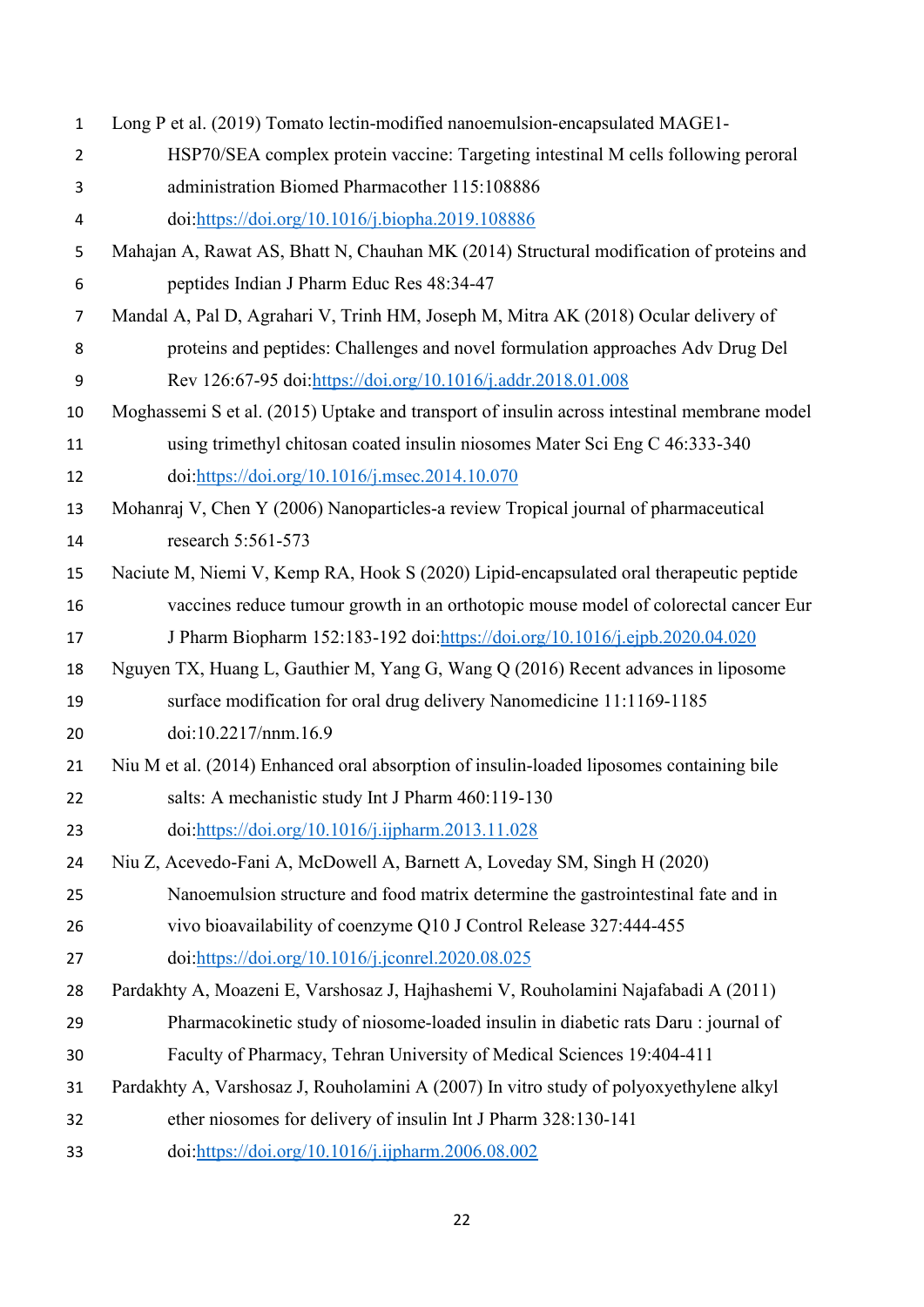| $\mathbf{1}$   | Rai VK, Mishra N, Yadav KS, Yadav NP (2018) Nanoemulsion as pharmaceutical carrier for     |
|----------------|--------------------------------------------------------------------------------------------|
| $\overline{2}$ | dermal and transdermal drug delivery: Formulation development, stability issues,           |
| 3              | basic considerations and applications J Control Release 270:203-225                        |
| 4              | doi:https://doi.org/10.1016/j.jconrel.2017.11.049                                          |
| 5              | Rao SVR, Yajurvedi K, Shao J (2008) Self-nanoemulsifying drug delivery system              |
| 6              | (SNEDDS) for oral delivery of protein drugs: III. In vivo oral absorption study            |
| 7              | International Journal of Pharmaceutics 362:16-19                                           |
| 8              | doi:https://doi.org/10.1016/j.ijpharm.2008.05.015                                          |
| 9              | Recio C, Maione F, Iqbal AJ, Mascolo N, De Feo V (2017) The Potential Therapeutic          |
| 10             | Application of Peptides and Peptidomimetics in Cardiovascular Disease Front                |
| 11             | Pharmacol 7 doi:10.3389/fphar.2016.00526                                                   |
| 12             | Rehman MU et al. (2021) Oral bioavailability studies of niosomal formulations of           |
| 13             | Cyclosporine A in albino rabbits Pak J Pharm Sci 34:313-319                                |
| 14             | Sachdeva S (2017) Peptides as 'Drugs': The Journey so Far Int J Pept Res Ther 23:49-60     |
| 15             | doi:10.1007/s10989-016-9534-8                                                              |
| 16             | Sanchez L, Wang Y, Siegel DS, Wang ML (2016) Daratumumab: a first-in-class CD38            |
| 17             | monoclonal antibody for the treatment of multiple myeloma J Hematol Oncol 9:51             |
| 18             | doi:10.1186/s13045-016-0283-0                                                              |
| 19             | Sengupta S, Kulkarni A (2013) Design Principles for Clinical Efficacy of Cancer            |
| 20             | Nanomedicine: A Look into the Basics ACS Nano 7:2878-2882                                  |
| 21             | doi:10.1021/nn4015399                                                                      |
| 22             | Shalaby TI, El-Refaie WM (2018) Bioadhesive Chitosan-Coated Cationic Nanoliposomes         |
| 23             | With Improved Insulin Encapsulation and Prolonged Oral Hypoglycemic Effect in              |
| 24             | Diabetic Mice J Pharm Sci 107:2136-2143                                                    |
| 25             | doi:https://doi.org/10.1016/j.xphs.2018.04.011                                             |
| 26             | Shen L et al. (2019) Insulin treatment and clinical outcomes in patients with diabetes and |
| 27             | heart failure with preserved ejection fraction Eur J Heart Fail 21:974-984                 |
| 28             | doi:https://doi.org/10.1002/ejhf.1535                                                      |
| 29             | Singh Y, Meher JG, Raval K, Khan FA, Chaurasia M, Jain NK, Chourasia MK (2017)             |
| 30             | Nanoemulsion: Concepts, development and applications in drug delivery J Control            |
| 31             | Release 252:28-49 doi:https://doi.org/10.1016/j.jconrel.2017.03.008                        |
| 32             | Soppimath KS, Aminabhavi TM, Kulkarni AR, Rudzinski WE (2001) Biodegradable                |
| 33             | polymeric nanoparticles as drug delivery devices Journal of controlled release 70:1-20     |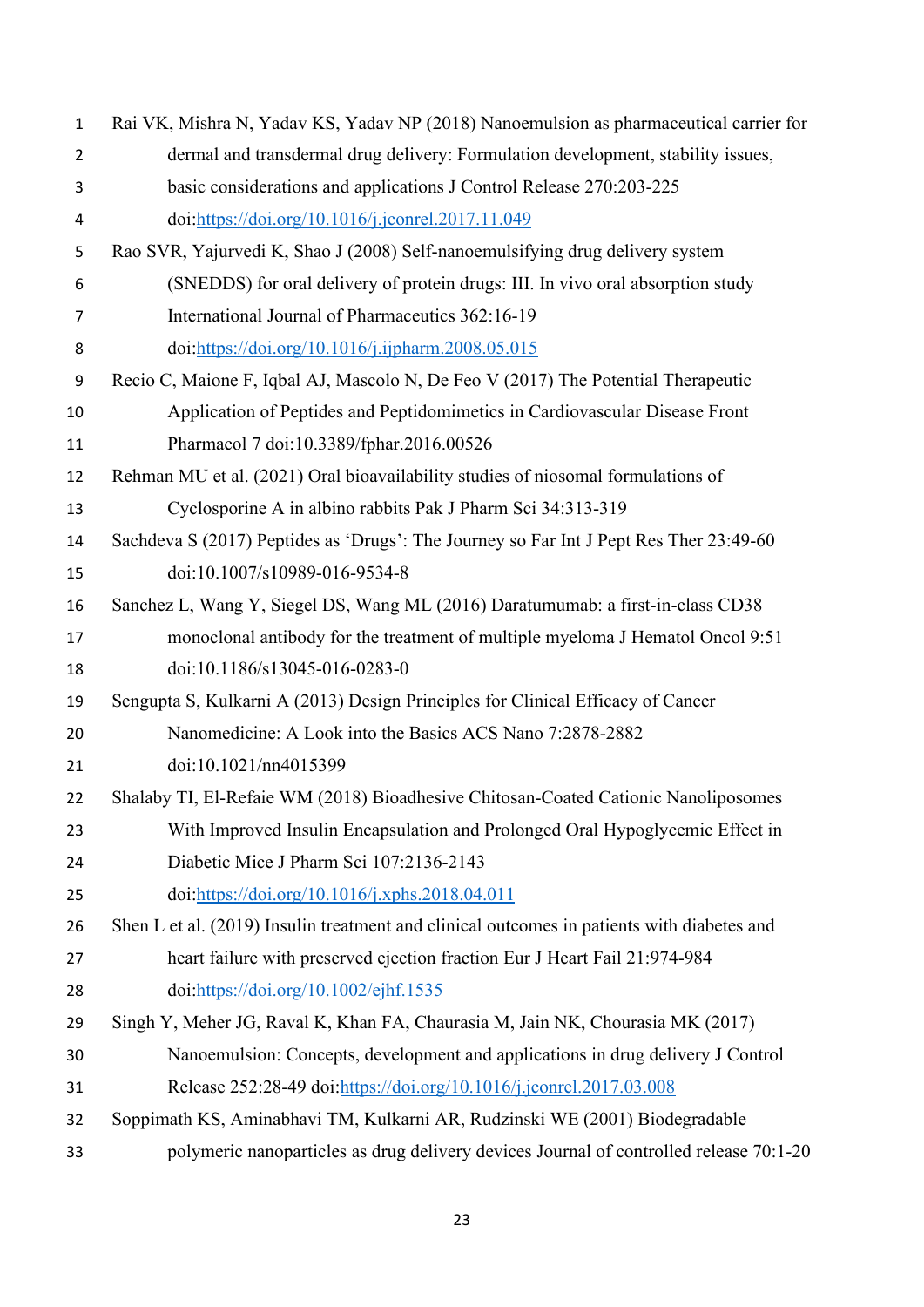Sun H et al. (2012) Development and characterization of a novel nanoemulsion drug-delivery system for potential application in oral delivery of protein drugs Int J Nanomedicine 7:5529-5543 doi:10.2147/IJN.S36071 Tan ML, Choong PFM, Dass CR (2010) Recent developments in liposomes, microparticles and nanoparticles for protein and peptide drug delivery Peptides 31:184-193 doi[:https://doi.org/10.1016/j.peptides.2009.10.002](https://doi.org/10.1016/j.peptides.2009.10.002) Tian H et al. (2018) Uniform Core–Shell Nanoparticles with Thiolated Hyaluronic Acid Coating to Enhance Oral Delivery of Insulin Adv Healthc Mater 7:1800285 doi[:https://doi.org/10.1002/adhm.201800285](https://doi.org/10.1002/adhm.201800285) Uhlig T et al. (2014) The emergence of peptides in the pharmaceutical business: From exploration to exploitation EuPA Open Proteomics 4:58-69 doi[:https://doi.org/10.1016/j.euprot.2014.05.003](https://doi.org/10.1016/j.euprot.2014.05.003) Varshosaz J, Pardakhty A, Hajhashemi V-i, Najafabadi AR (2003) Development and Physical Characterization of Sorbitan Monoester Niosomes for Insulin Oral Delivery Drug Deliv 10:251-262 doi:10.1080/drd\_10\_4\_251 Walsh G (2000) Biopharmaceutical benchmarks Nat Biotechnol 18:831-833 doi:10.1038/78720 Wang A et al. (2019) Protein Corona Liposomes Achieve Efficient Oral Insulin Delivery by Overcoming Mucus and Epithelial Barriers Adv Healthc Mater 8:1801123 doi[:https://doi.org/10.1002/adhm.201801123](https://doi.org/10.1002/adhm.201801123) Wang W, Ohtake S (2019) Science and art of protein formulation development Int J Pharm 568:118505 doi[:https://doi.org/10.1016/j.ijpharm.2019.118505](https://doi.org/10.1016/j.ijpharm.2019.118505) Wei X, Duan X, Zhang Y, Ma Z, Li C, Zhang X (2020) Internalization Mechanism of Phenylboronic-Acid-Decorated Nanoplatform for Enhanced Nasal Insulin Delivery ACS Appl Bio Mater 3:2132-2139 doi:10.1021/acsabm.0c00002 Wu J, Zheng Y, Liu M, Shan W, Zhang Z, Huang Y (2018) Biomimetic Viruslike and Charge Reversible Nanoparticles to Sequentially Overcome Mucus and Epithelial Barriers for Oral Insulin Delivery ACS Appl Mater Interfaces 10:9916-9928 doi:10.1021/acsami.7b16524 Xu B, Zhang W, Chen Y, Xu Y, Wang B, Zong L (2018a) Eudragit® L100-coated mannosylated chitosan nanoparticles for oral protein vaccine delivery Int J Biol Macromol 113:534-542 doi[:https://doi.org/10.1016/j.ijbiomac.2018.02.016](https://doi.org/10.1016/j.ijbiomac.2018.02.016)